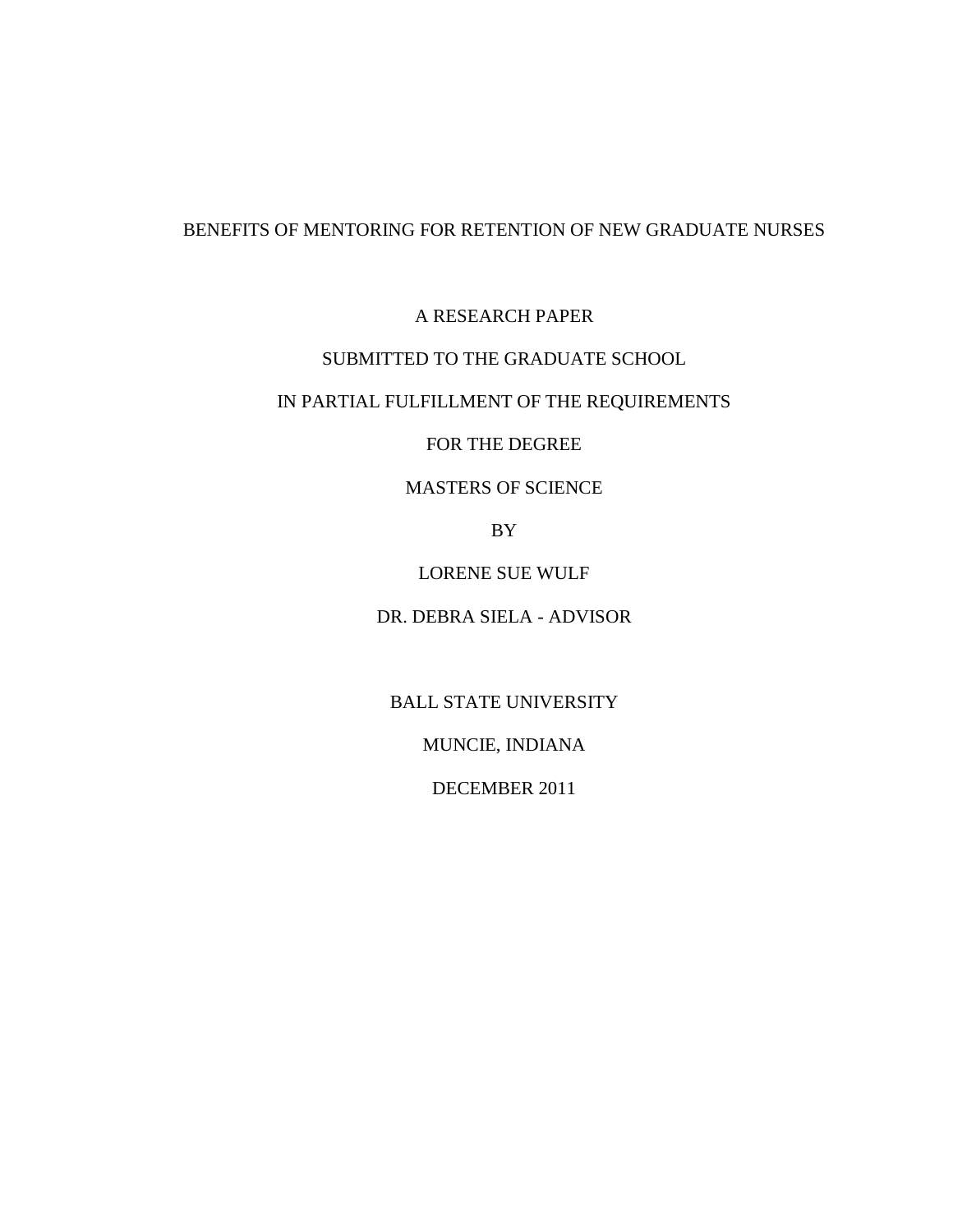| <b>CHAPTER I: INTRODUCTION</b>          |  |  |  |
|-----------------------------------------|--|--|--|
|                                         |  |  |  |
|                                         |  |  |  |
|                                         |  |  |  |
|                                         |  |  |  |
|                                         |  |  |  |
|                                         |  |  |  |
|                                         |  |  |  |
|                                         |  |  |  |
|                                         |  |  |  |
| <b>CHAPTER II: REVIEW OF LITERATURE</b> |  |  |  |
|                                         |  |  |  |
|                                         |  |  |  |
|                                         |  |  |  |
|                                         |  |  |  |
|                                         |  |  |  |
|                                         |  |  |  |
|                                         |  |  |  |
|                                         |  |  |  |

# **TABLE OF CONTENTS**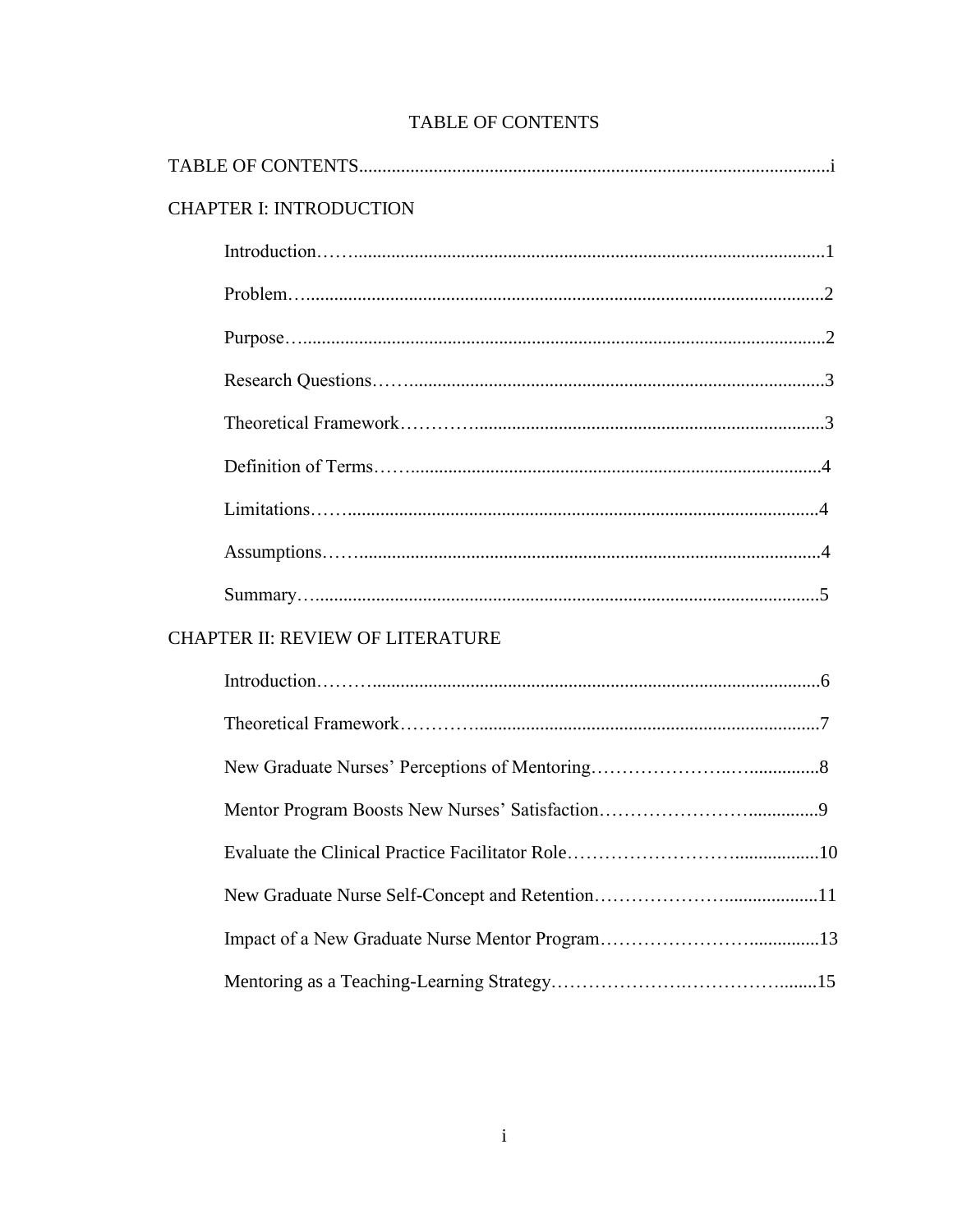| Preparation of Nurses Who Precept Nursing Students21 |  |
|------------------------------------------------------|--|
|                                                      |  |
| <b>CHAPTER III: METHODOLOGY</b>                      |  |
|                                                      |  |
|                                                      |  |
|                                                      |  |
|                                                      |  |
|                                                      |  |
|                                                      |  |
|                                                      |  |
|                                                      |  |
|                                                      |  |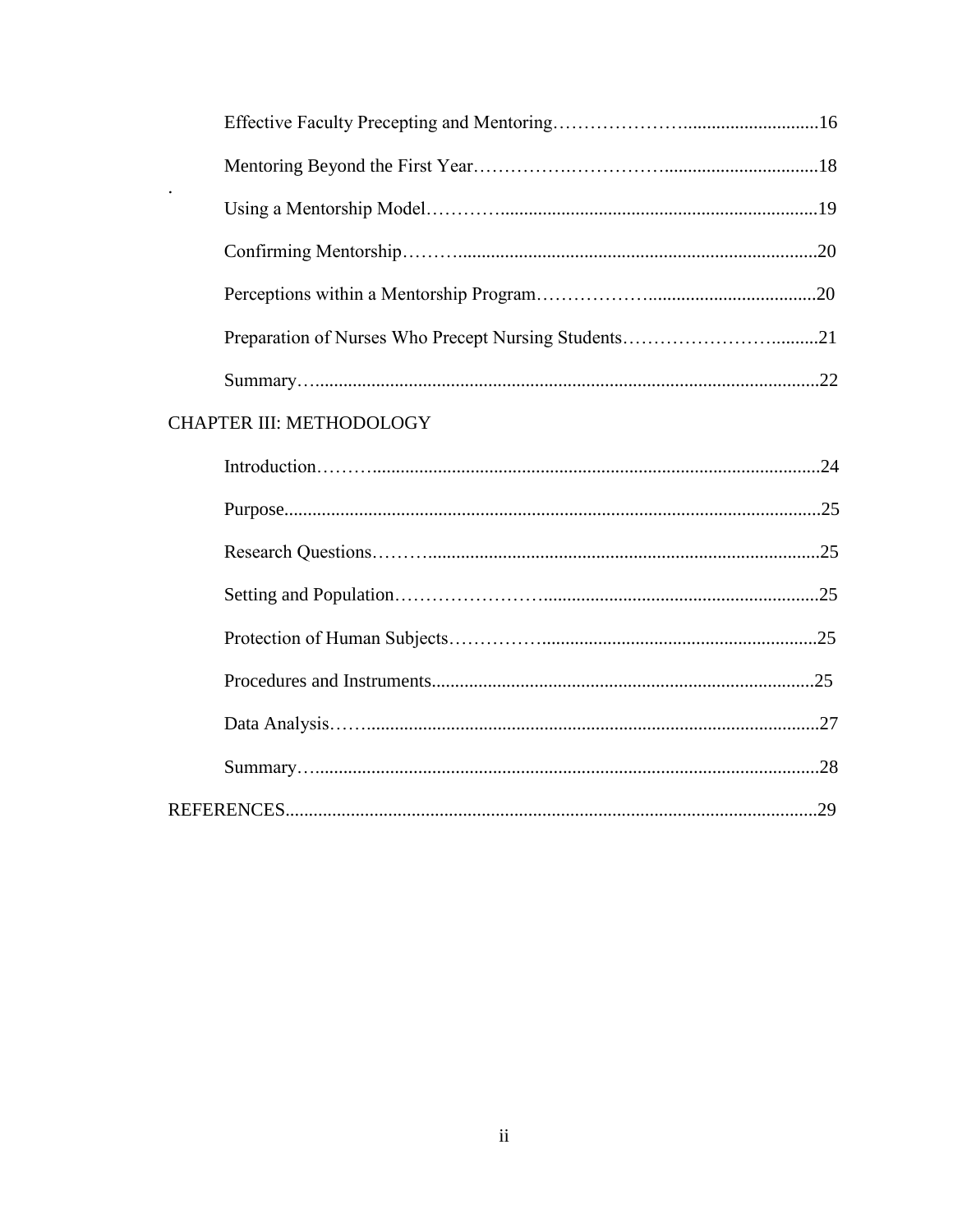#### **Chapter I**

#### **Introduction**

Globally there is an increasing shortage of registered nurses (RNs). The problem is complicated by the increased average age of nurses, a large proportion of nurses planning to retire before age 65, and decreased available space in nursing programs, and shortage of faculty (Wilson, Squires, Widger, Cranley, & Tourangeau, 2008). Most recent projections anticipate the greatest shortage during the decades when the nation's largest generation, the Baby Boomers, will be at the height of health care consumption (Dols, Landrum, & Wieck, 2010). In addition, 20% of new graduates are likely to leave the profession within three years of graduation. The cost of nurse turnover to health agencies is significant, and the productivity of a new hire is less than that of an experienced nurse (Hayes & Scott, 2007). As a result, the work environment of RNs has received increasing attention and scrutiny as the nursing shortage continues, and hospitals are focusing on retaining the nurses they have (Dols et al., 2010). Retention of knowledgeable and experienced RNs, as well as retaining and promoting the continuing development of less experienced RNs, is necessary to stabilize the workforce and to ensure an adequate workforce of RNs over the upcoming years. New nurses often feel unprepared and overwhelmed for the challenges of the workplace during the first period of employment following graduation. More than 50% of new graduate nurses leave their first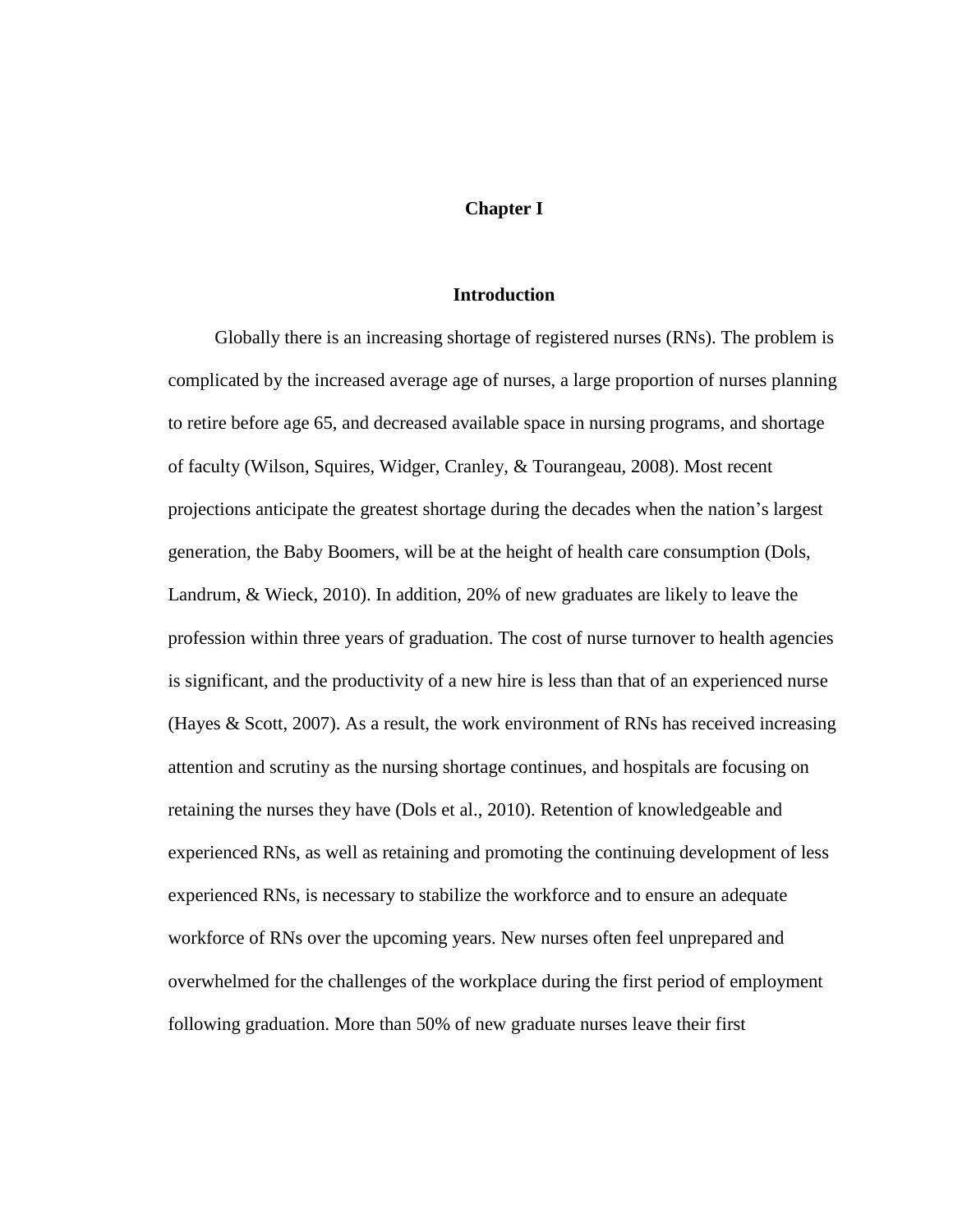professional nursing job in less than one year. The loss of these nurses is costly to the facility and demoralizing to novice nurses (North, Johnson, Knotts, & Whelan, 2006). Given this serious situation, effective strategies are required to promote and enhance nurse retention (Wilson et al., 2008).

#### **Problem**

 With a forecasted national nursing shortage that will become more severe over the next decade, nursing leaders are looking for guidance on how to recruit and retain the newest generation of nurses. Nursing turnover has financial costs for health care organizations; more important it disrupts health care teams and ultimately has an impact on the health care team ability to deliver quality care. Nursing recruitment and retention is even more critical today as the availability of nurses diminishes. Experts believe that the aging Baby Boomer population will collide with the large population of registered nurses nearing retirement to increase demands for health care and nurses. Thus, in an era of decreasing resources, increasing patient needs, and cost escalation, nursing leaders are seriously evaluating and selectively choosing recruitment and retention strategies (Halfer, Graf, & Sullivan, 2008).

#### **Purpose of the Study**

Health care organizations benefit when they attract new nurses and prevent their turnover. The actual costs of replacing a single nurse, has been estimated at \$44,000 per nurse. By lowering turnover rates, organizations avoid costs associated with recruitment, orientation and temporary labor coverage for vacant Registered Nurse positions. Retention is a crucial strategy for organizations during a prolonged national nursing labor shortage. Study findings indicate and validate that organizations implementing mentoring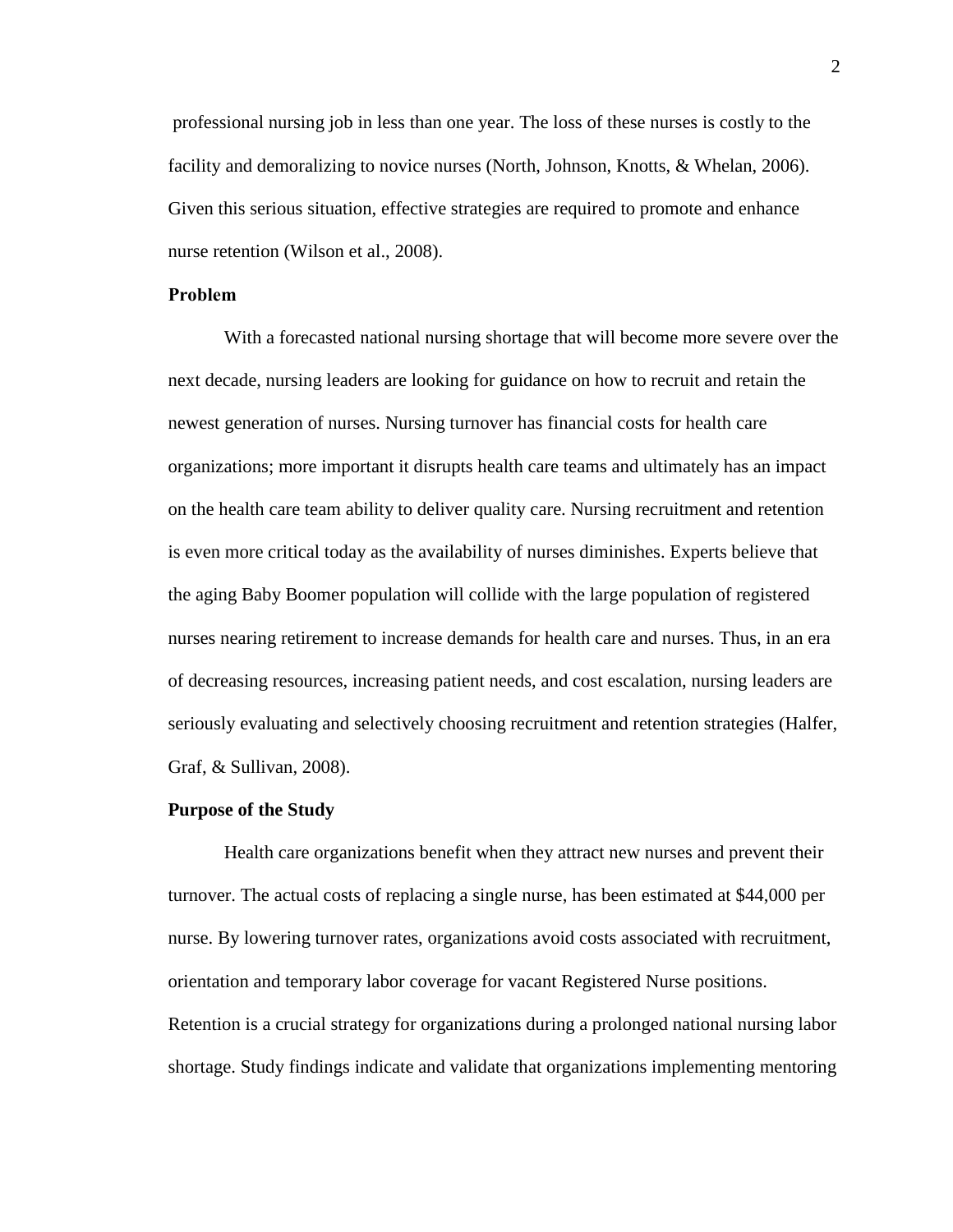programs can increase the job satisfaction and one year retention of new graduate nurses (Halfer & Graf, 2006; Halfer et al., 2008).

### **Research Questions**

Research questions include:

- 1. Does the Critical Care RN Internship Program improve nurse perceptions of the work experience and job satisfaction?
- 2. Are preceptors confounded by birth generation or shift schedules?
- 3. Is the pattern of longitudinal job satisfaction consistent over time after the implementation of a Critical Care RN Internship Program?
- 4. What is the impact of the Critical Care RN Internship program on one year employment retention rates?

#### **Theoretical Framework**

The theoretical framework for this study is Benner's Novice to Expert (Benner, 1984). Benner introduced the concept that expert nurses develop skills and understanding of patient care over time and through a sound educational basis as well as a multitude of experiences. She proposed that one could gain knowledge and skills with knowing how without learning the theory of knowing that. Benner posits that the development of knowledge in applied disciplines, like nursing, is composed of the extension of practical knowledge through the understanding of knowing how of the clinical experience.

Benner describes five levels of nursing experience: novice, advanced beginner, competent, proficient, and expert. These levels reflect movement from reliance on past abstract principles to the use of past concrete experiences as paradigms and change in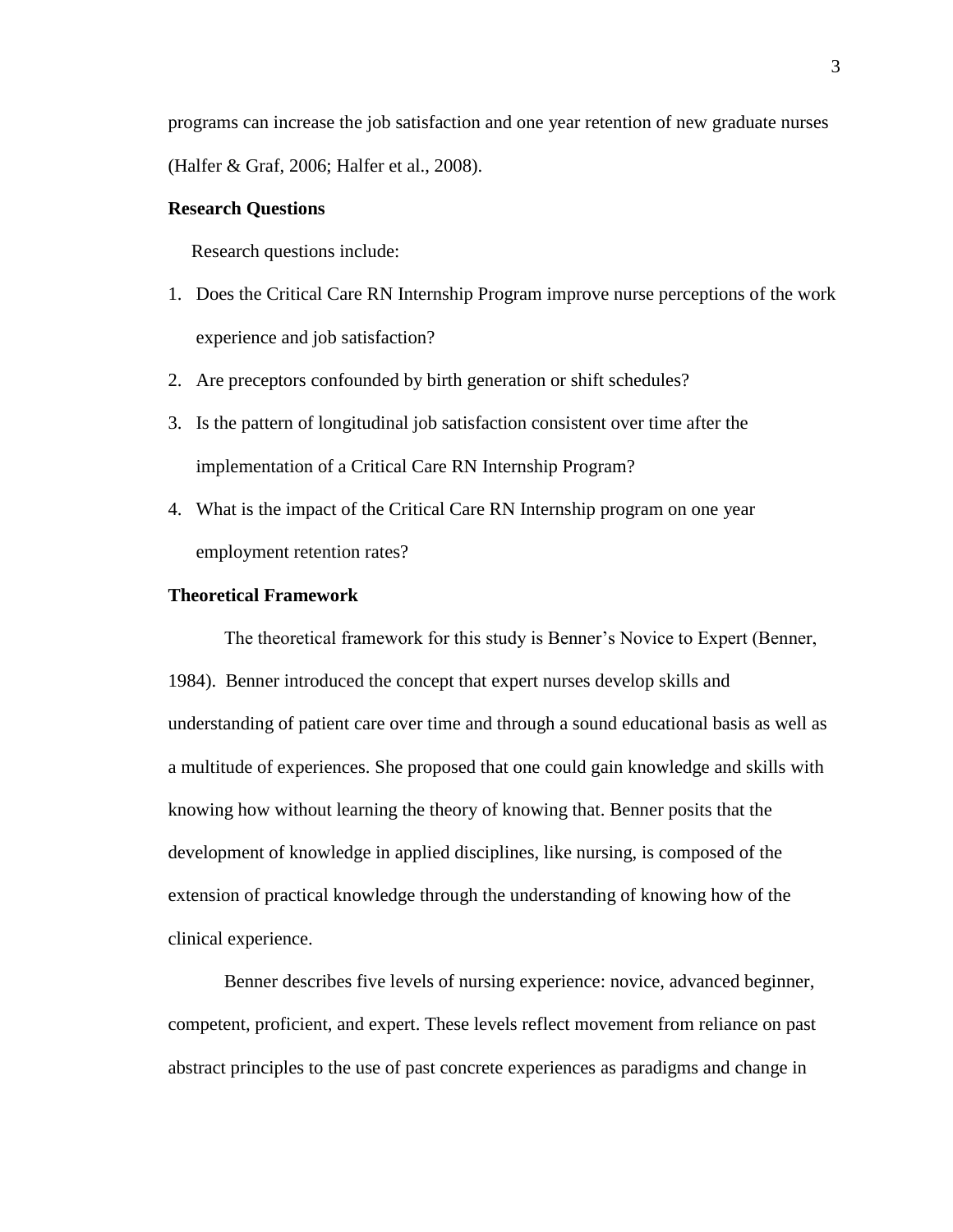perception of situation as a complete whole in which certain parts are relevant. Each step builds on the last one as abstract principles are refined and expanded by experience and the learner gains clinical expertise (Benner, 1984).

### **Definition of Terms**

**Mentorship.** The conceptual definition is a wise and trusted counselor or teacher, who provides support during learning and implementing a new role. The operational definition for this study are expert nurses, who help to socialize and assimilate new graduate nurse into the role and profession during training in a RN Internship Program.

**Advanced Beginner.** The conceptual definition is a new graduate nurse with no independent clinical experience (Benner, 1984). The operational definition is a new graduate nurse, who is hired to work at a medical center.

**Expert Nurse.** The conceptual definition is a nurse, who has an intuitive grasp of each clinical situation and makes clinical judgments in a fluid, flexible, and proficient manner (Benner, 1984). The operational definition is an experienced intuitive nurse, who shares their clinical expertise as a mentor with an advance beginner nurse.

### **Limitations**

Limitations include a relatively small sample size, both pre-implementation and post implementation. In addition, the study was conducted at only one facility described in the study as having culture that supports consensus decision making, collaborative physicians and Magnet designated. This is not reflective of the majority of conditions in organizations across the country.

### **Assumptions**

1. Nurses will be able to articulate complicated feelings in a survey.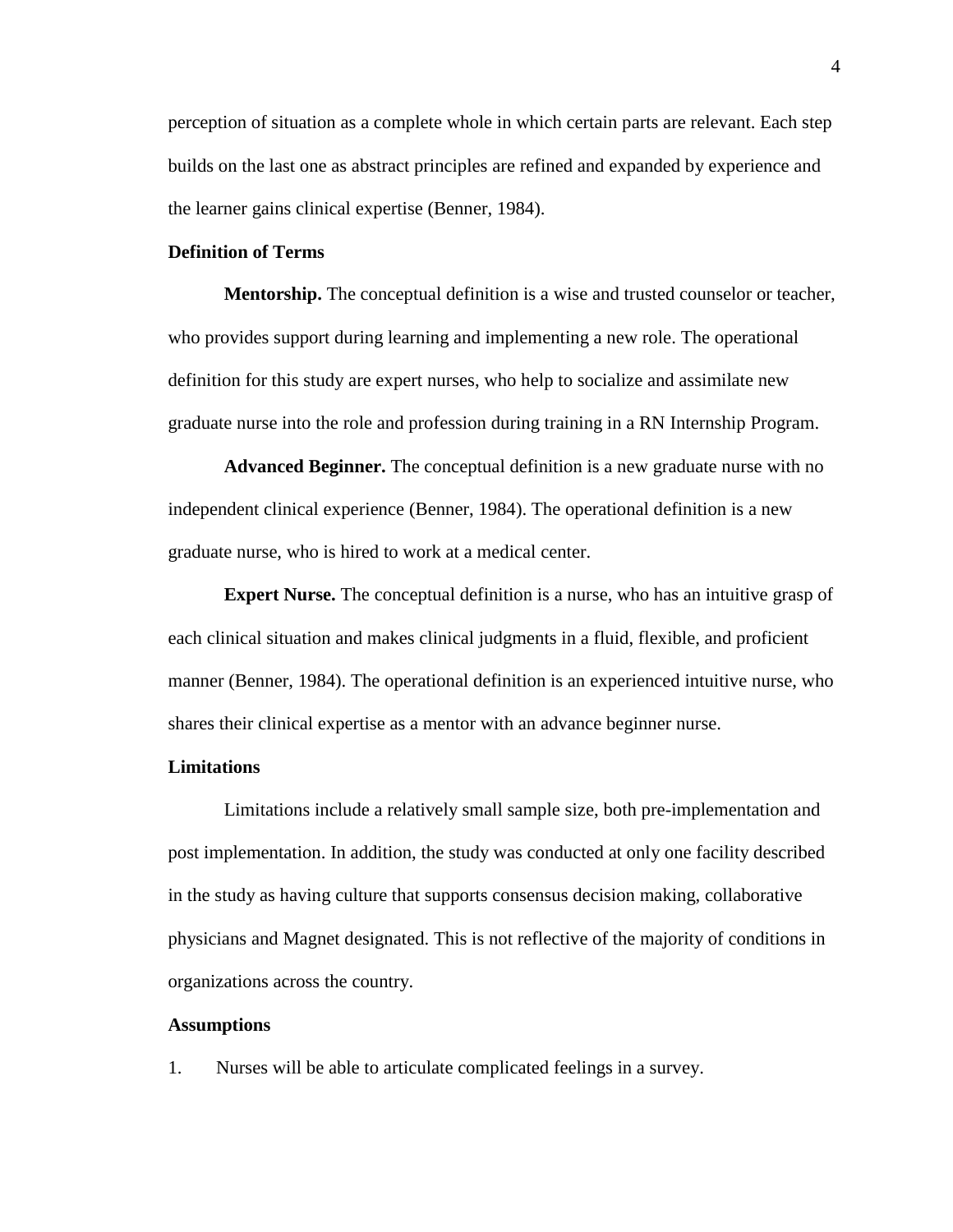2. Surveys returned will be a representation of the nurses participating.

### **Summary**

The socialization and assimilation of newly graduated RNs into the health care system is a critical event in a nurse's career. Researchers have found that newly graduated registered nurses suffer from low self-confidence. The reality shock that affects new graduate nurses includes a loss of self-confidence and esteem. The enhancement of nurses' self-esteem is cited as a key issue that needs to be examined to address the dilemma of declining graduate retention (Cowin & Hengstberger-Sims, 2005). More than 50% of new graduate nurses leave their first professional nursing job in less than one year. They will seek other employment within their first 12 months of work if they are unable to successfully assimilate during this time. This is demoralizing to novice nurses (North et al., 2006).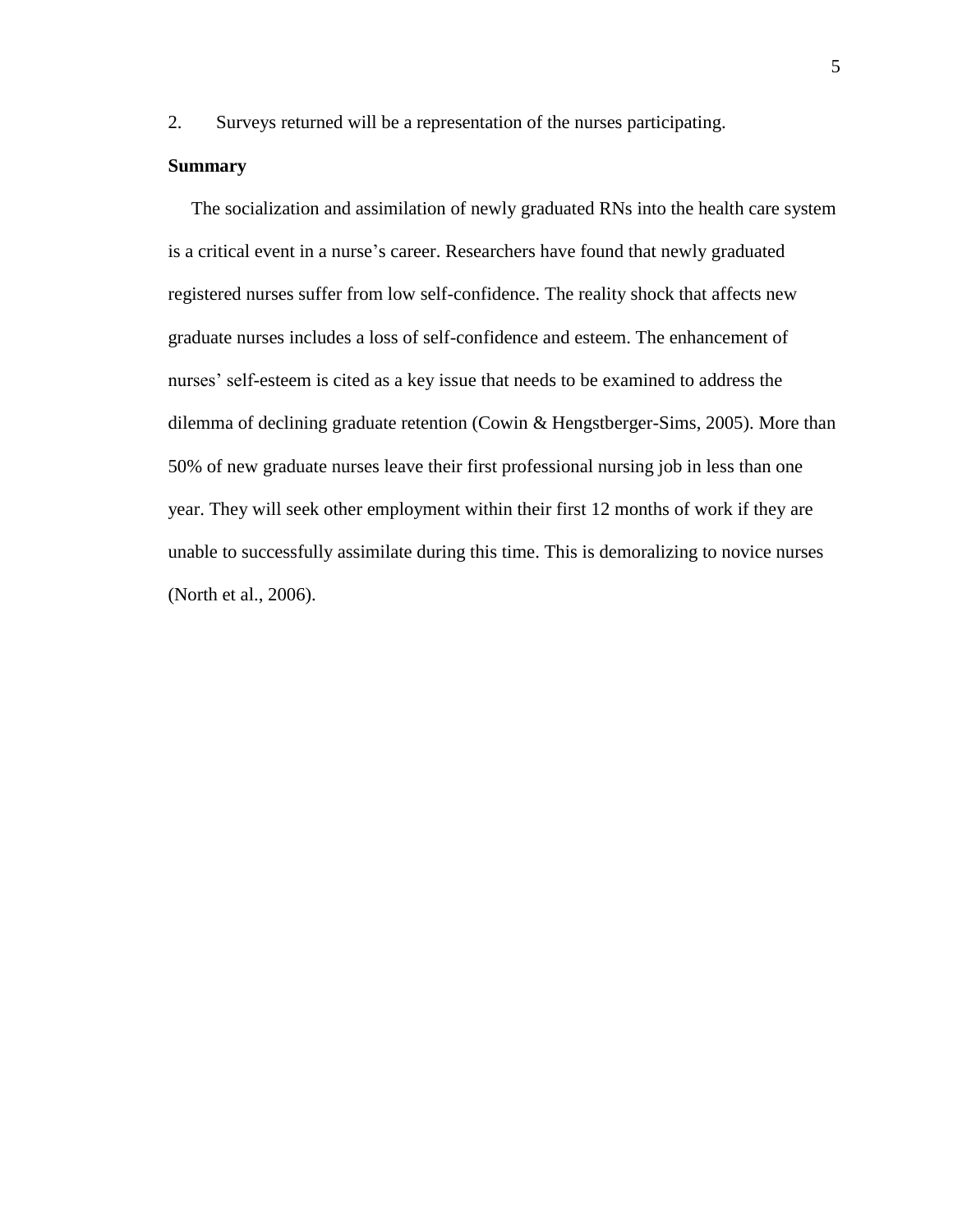## **Chapter II**

#### **Review of Literature**

## **Introduction**

 There are many stake holders in the issue of nurse retention. Patients, nurses, physicians, hospitals, clinics, health insurance companies, and tax payers all have a stake in nurses remaining at the bedside, and in the profession. The quality of care has been demonstrated to be affected by staffing levels. More RNs are associated with fewer complications and fewer hospital days, saving money and improving quality of life (Wishall, 2008). As nursing numbers decrease it is clear that management styles must be adapted toward a retention priority, rather than merely subsisting from day to day (Weick, Dals, & Landrum, 2010). Once graduates are employed it is imperative to understand why they leave, and which strategies will encourage them to stay beyond the first year (Hayes & Scott, 2007).

## **Theoretical Framework**

Benner (1984) sees all nurses progressing through a career life cycle from the beginning new graduate to the expert clinician. Benner proposes that nurses go through a recognizable journey from being a novice nurse to that of an experienced one, through the stages of novice, advanced beginner, competent, proficient, and ultimately expert (Inlenfeld, 2005).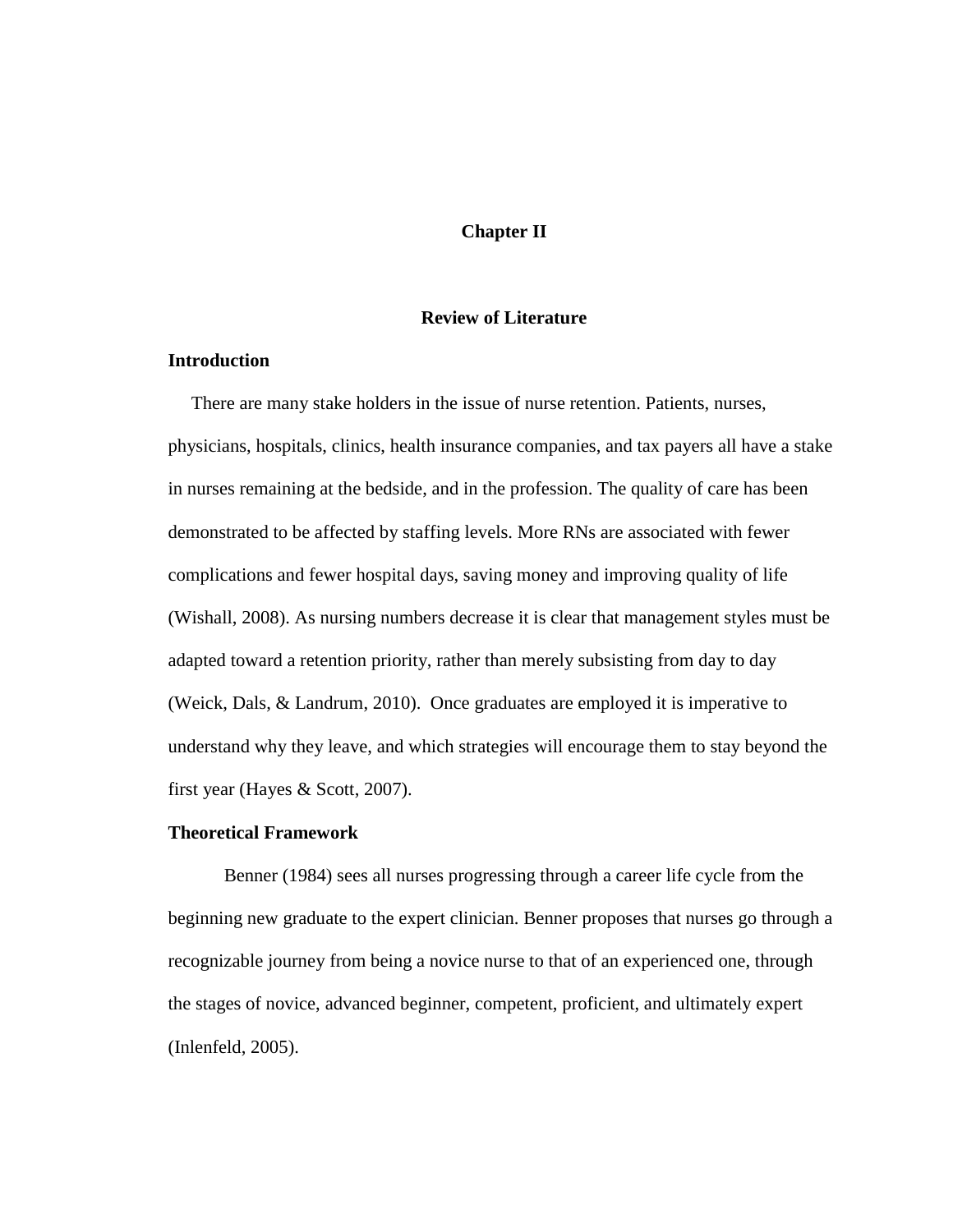The novice has no experience and is task oriented. Rules are context free, independent of specific cases, and applied universally. Rule governed behavior is limited and inflexible, as in tell me what to do and I'll do it. The advanced beginner demonstrates acceptable performance, has limited but valuable previous experience, and is able to recognize recurring meaningful components. At this point, principles, based on experiences, begin to be formulated to guide actions. The competent nurse, typically, has two or three years of experience, and is more aware of long term goals. The competent nurse gains perspective from planning actions based on conscious, abstract, and analytical thinking and helps to achieve greater efficiency and organization. As the nurse moves toward proficiency, she perceives and understands situations as whole parts, is more holistic in understanding and has improved decision making skills. The proficient nurse learns from experiences what to expect in certain situations and is able to modify plans. The expert nurse no longer relies on principles, rules, or guidelines to connect situations and determine actions. This nurse has an intuitive grasp of clinical situations, and her performance is fluid, flexible, and highly proficient (Benner, 1984).

 These levels reflect movement from reliance on past abstract principles to the use of past concrete experience as paradigms, and change in perception of situation as a complete whole in which certain parts are relevent. Each step builds on the previous one as abstract principles are refined and expanded by experience, and the learner gains clinical expertise (Benner, 1984).

#### **New Graduate Nurses Perceptions of mentoring**

 The literature indicates that mentorship facilitates transition of new graduate nurses into the workplace and social culture of the organization. In addition, mentoring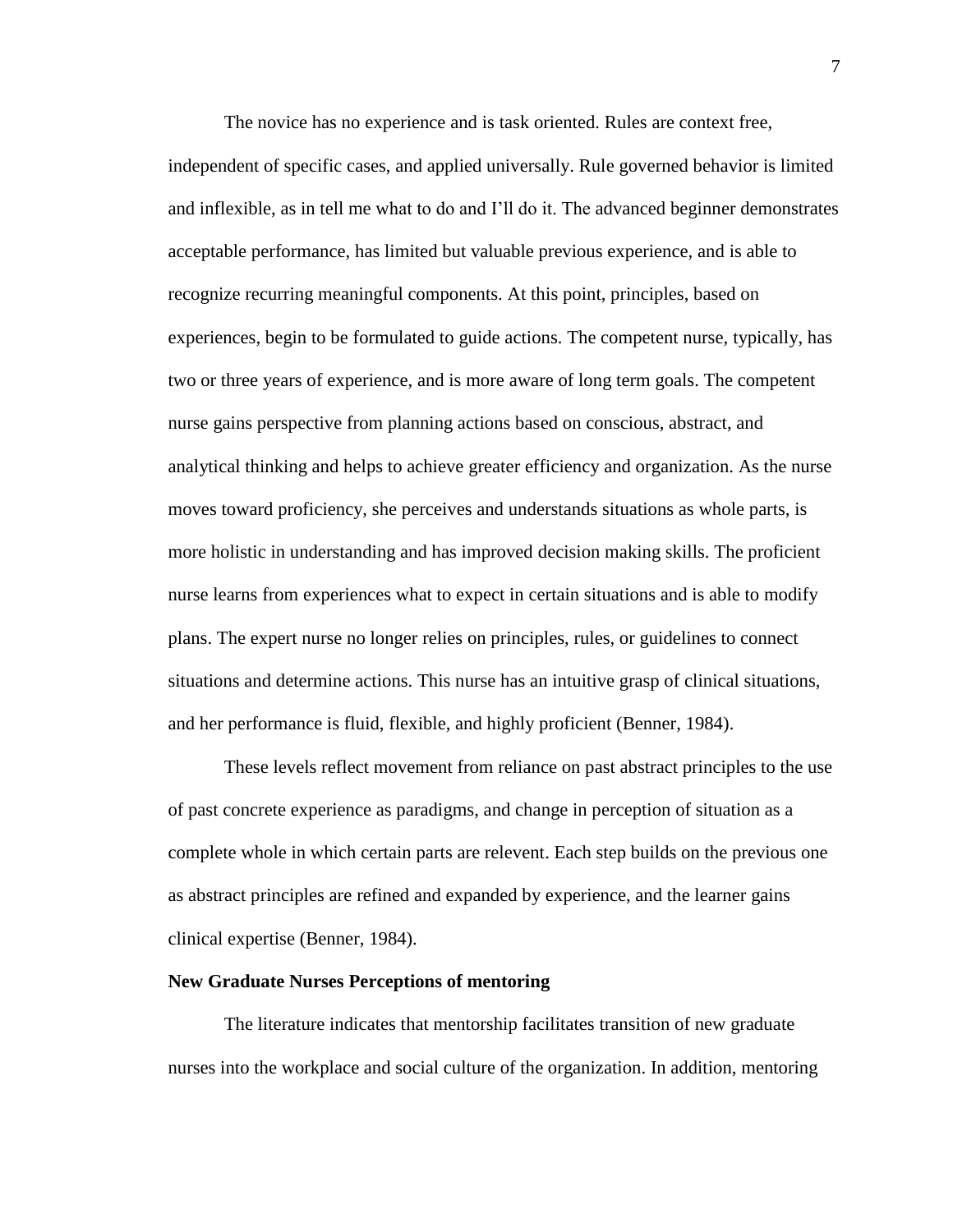increases staff retention by decreasing stress and promoting positive self esteem and confidence. The aim of the study by Beecroft, Santner, Lacy, Kunsman and Dory (2006), is to determine whether mentoring is successful, and if new graduates: (a) were satisfactorily matched with a mentor; (b) received guidance and support; (c) attained socialization into the nursing profession; (d) benefited from having a role model for acquisition of professional behaviors; (e) maintained contact with mentors throughout the program; and (f) were satisfied with the mentorship.

 Data was generated from participant responses to survey items about mentoring from 1999 to 2005. Item responses were summarized with descriptive statistics, and then logistic regression was performed to see whether demographic variables predicted successful program outcomes. In addition content analysis was performed on respondents comment on survey items (Beecroft et al., 2006).

 This evaluation was undertaken as part of a larger evaluation of the RN residency program at one healthcare facility in the USA, and was designed according to the educational decision model described by Borich and Jemelka (1982). The items were designed to obtain feedback about various aspects of the residency. A design team of nurses who were actively involved in developing the RN residency and mentor training agreed on the survey items, which were intended to provide quantitative and qualitative data about the mentoring experience (Beecroft et al., 2006).

All data entries were double checked for accuracy. The automated data entry was subjected to both manual and computerized entry for accuracy validation and reliability checks. Data were generated from participant responses to survey items about the mentoring experience. Responses to each item were summarized with descriptive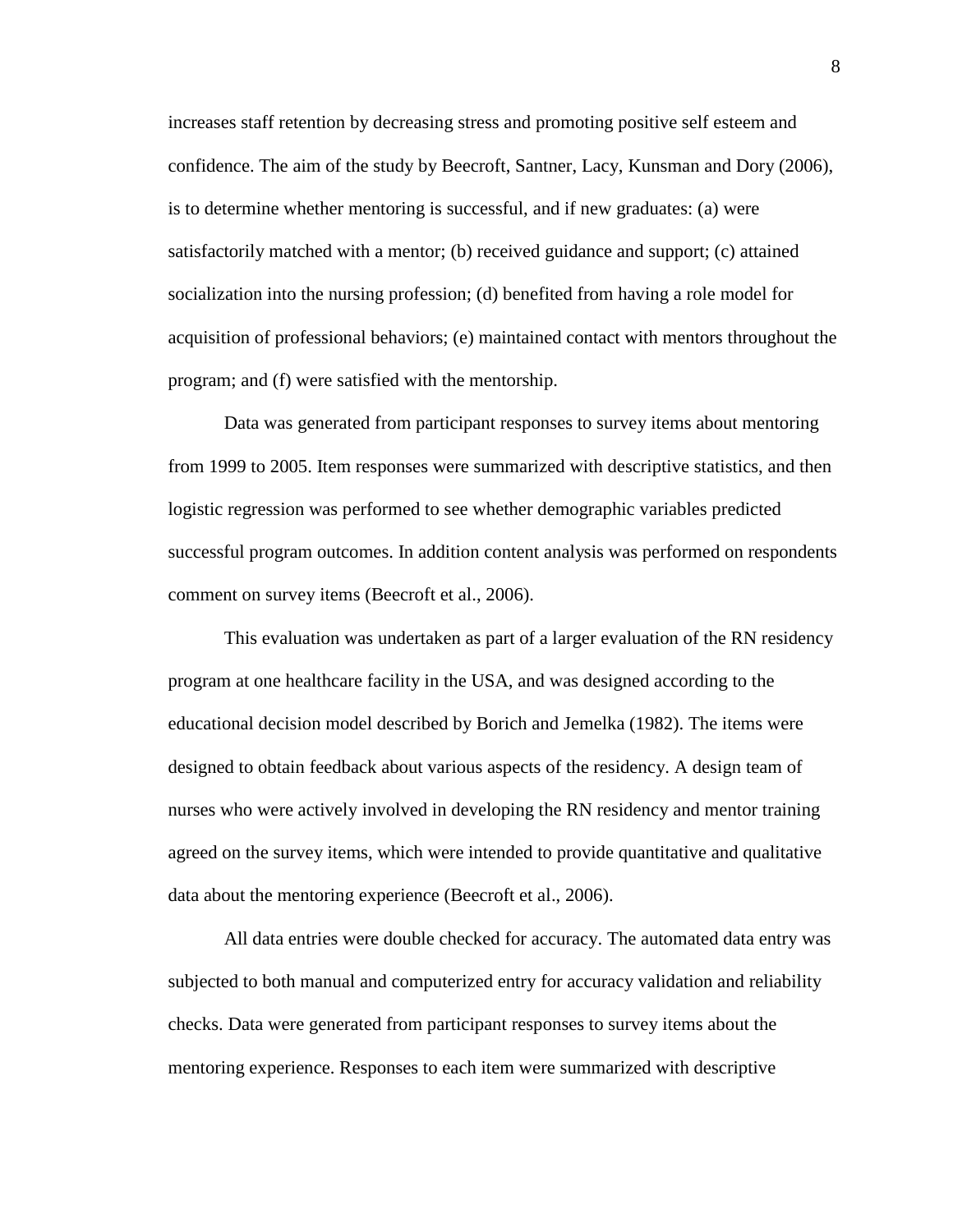statistics using SPSS. Survey responses were cross tabulated with demographic variables to determine possible impact on the mentoring expereience. Logistic regression analysis was performed on demographics to see if these variables predicted successful program outcomes (Beecroft et al., 2006).

 The themes derived from the content analysis were not always associated with a single survey item. For example, the satisfaction theme was found in most items. In general, 58% of all comments were positively coded, with 44% of the positive comments coded as satisfaction, 31% as support, 14% as program logistics, and 11% as socialization. Of the negatively coded comments, 72% were related to program logistics, 19% to satisfaction, seven percent to support, and one percent to socialization (Beecroft et al., 2006).

 Timing of mentorship in relationship to new nurses starting their first job, and feeling overloaded must be taken into account to prevent overwork. Recruitment of mentors who volunteer and are committed to accommodating mentees into their busy schedules is needed. Their dedication and commitment to spending the time needed must be established prior to recruitment. Adequate training of mentors and mentees is important. The mentor requires specific details on what mentoring is and must be provided with tools to assist the new graduate (Beecroft et al., 2006).

#### **Mentor Program Boosts New Nurses' Satisfaction and Lowers Turnover Rate**

Retention is a key issue in nurse satisfaction and patient safety, that is why recruitment and retention of new nurses is a major concern for all health care organizations. This need for retention will remain so as the population ages and continues to demand the best and most advanced health care (Fox, 2010).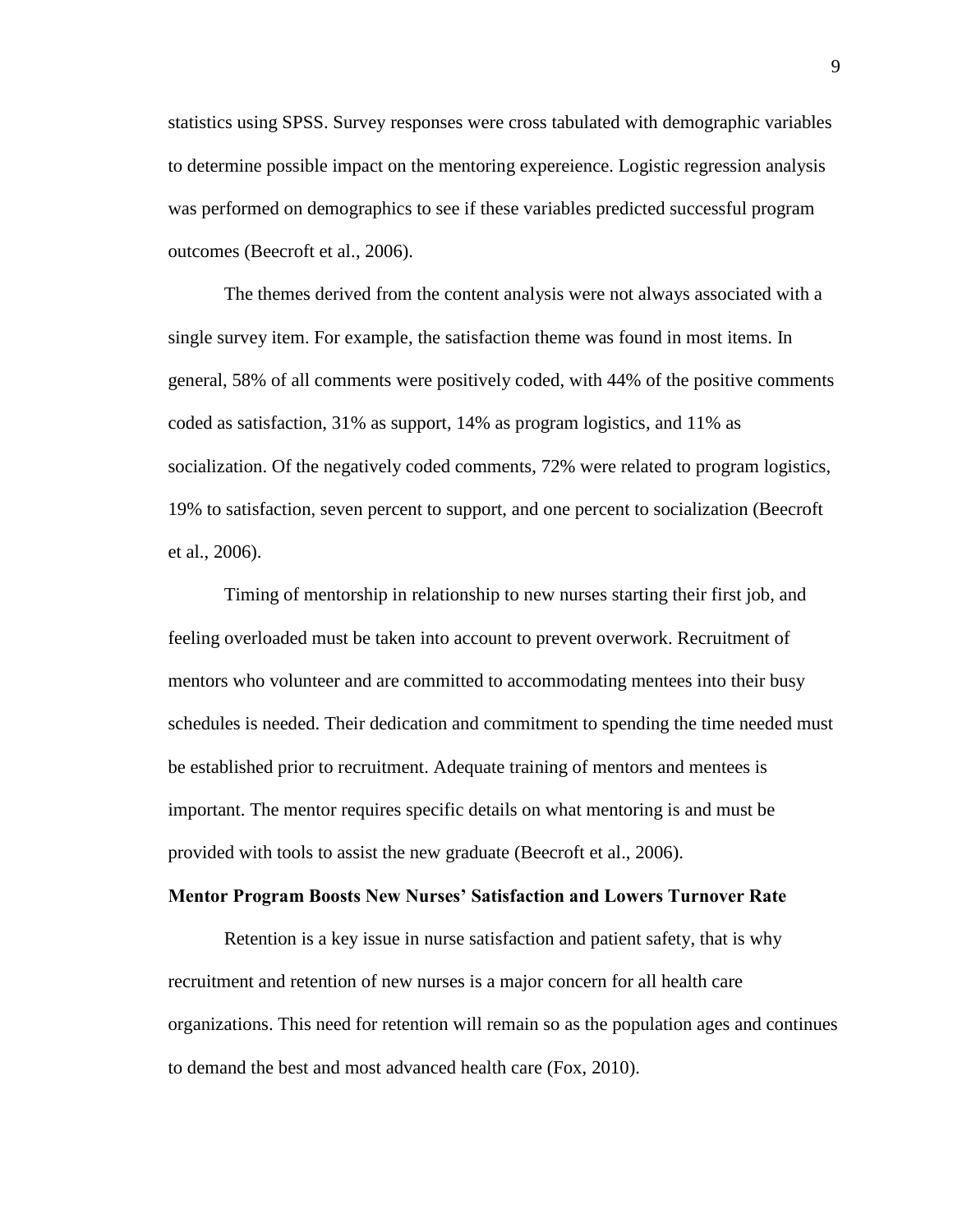In 2004, Saint Francis' Hospital's turnover rate had ballooned to over 31% of first year registered nurses. Leadership formed a committee to come up with solutions. The literature indicated that a mentor program was a successful way to retain nurses. They designed a program to pair new nurses with experienced nurses (Fox, 2010).

 Managers selected mentors using a criteria list for selection. Mentors needed to be trustworthy and non-threatening, with excellent communication skills, to name a few qualities. The mentor and protégé attended training sessions together to ensure compatibility and break down barriers. They were encouraged to meet together outside of work also (Fox, 2010).

 The mentor program at Saint Francis Hospital was an overwhelming success, with 100% retention after one year. The program extended to respiratory, pharmacology, radiology, and physical and occupational therapy. The program's success gave Saint Francis a competitive advantage over area hospitals by providing quality registered nurses who showed higher job satisfaction after completing the mentoring program (Fox, 2010).

#### **Evaluate the Clinical Practice Facilitator Role**

 New nurses require support in developing confidence and professional competence. Mentorship is well and good, but innovative and flexible models of development are also required to meet demands (Kelly, Simpson, & Brown, 2002).

 In this study by Kelly et al. (2002), clinical practice facilitators (CPF) were assigned to new nurses, to not only enhance their competence and clinical skills, but also encourage awareness of other professional issues such as evidence based practice, being a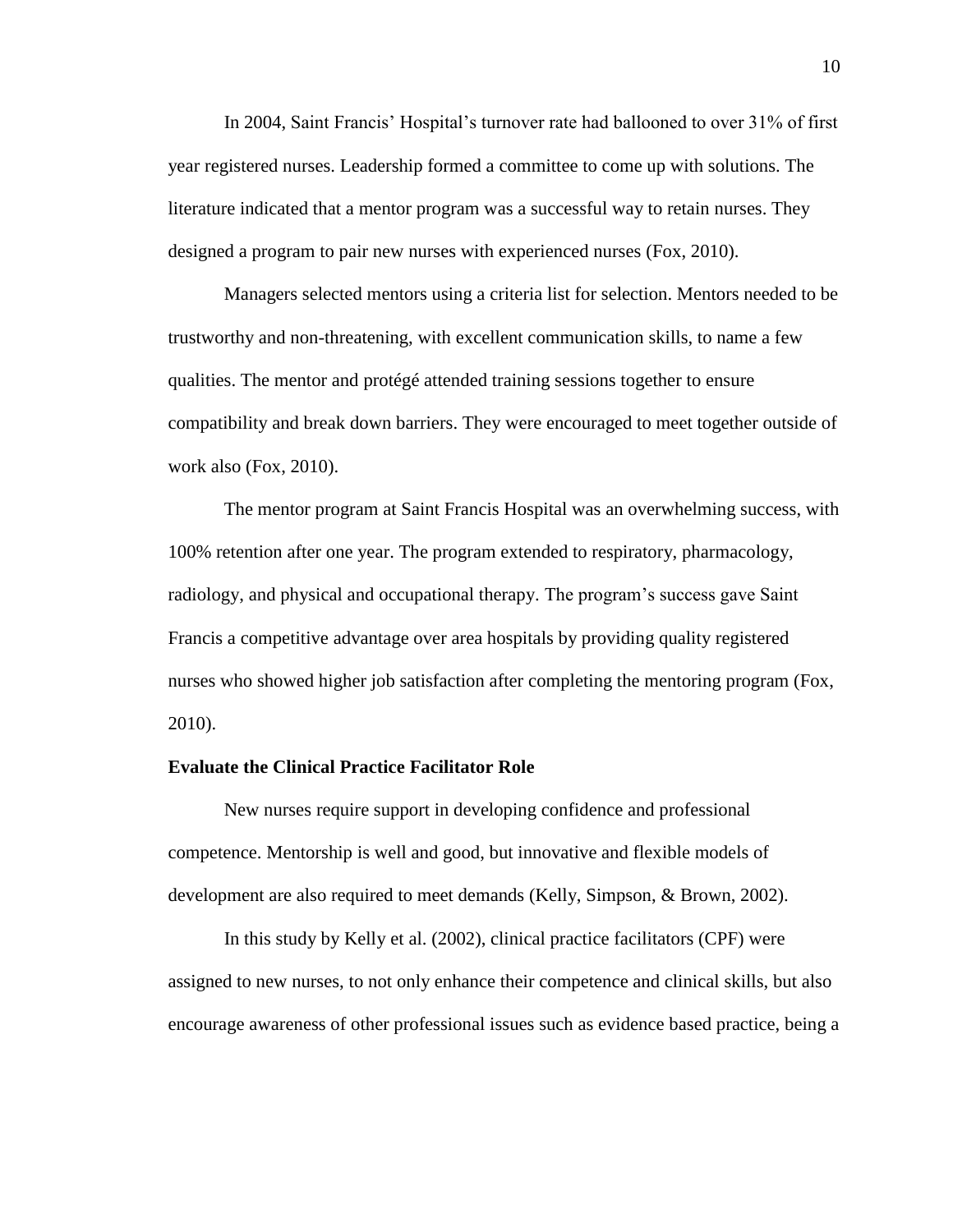positve influence, and staff morale. Action research is considered appropriate as it is both educative and problem focused (Kelly et al., 2002).

 The Ward Organizational Features Scale was used to develop assessment questionnaires for the CPFs, and included an open question allowing CPFs to identify factors that they felt could assist in the development of practice initiatives. These questionnaires revealed that 45% of the RNs felt that new nurses were "thrown into the deep end". Many other issues were identified and confronted. During the action phase a framework was developed that the CPFs felt could make their role effective (Kelly et al., 2002).

 Evaluation of the project began after eight months, when nursing staff completed a survey. The response was 80%. Ninety-five percent of respondents stated that they were satisfied or highly satisfied with the CPF role as it pertained to clinical skills and teaching, and career and practice related advice. the evaluation data revealed an overwhelmingly positive response to the CPF role in assing new nurses in acclimating to their roles (Kelly et al., 2002).

#### **New Graduate Nurse Self Concept and Retention**

In this study by Cowin and Hengstberger-Sims (2005), the enhancement of nurses' self-concept was cited as a key issue that needs to be examined in order to address the dilemma of declining graduate retention, according to the authors. Selfconcept is a psychological construct and is defined as the actual perception people hold of themselves that affects thoughts, emotions, and behaviors. A high self-concept can help a person perform at a superior level, and utilize their learning experiences in an optimal manner. In addition, despite the potential importance of self-concept research as a critical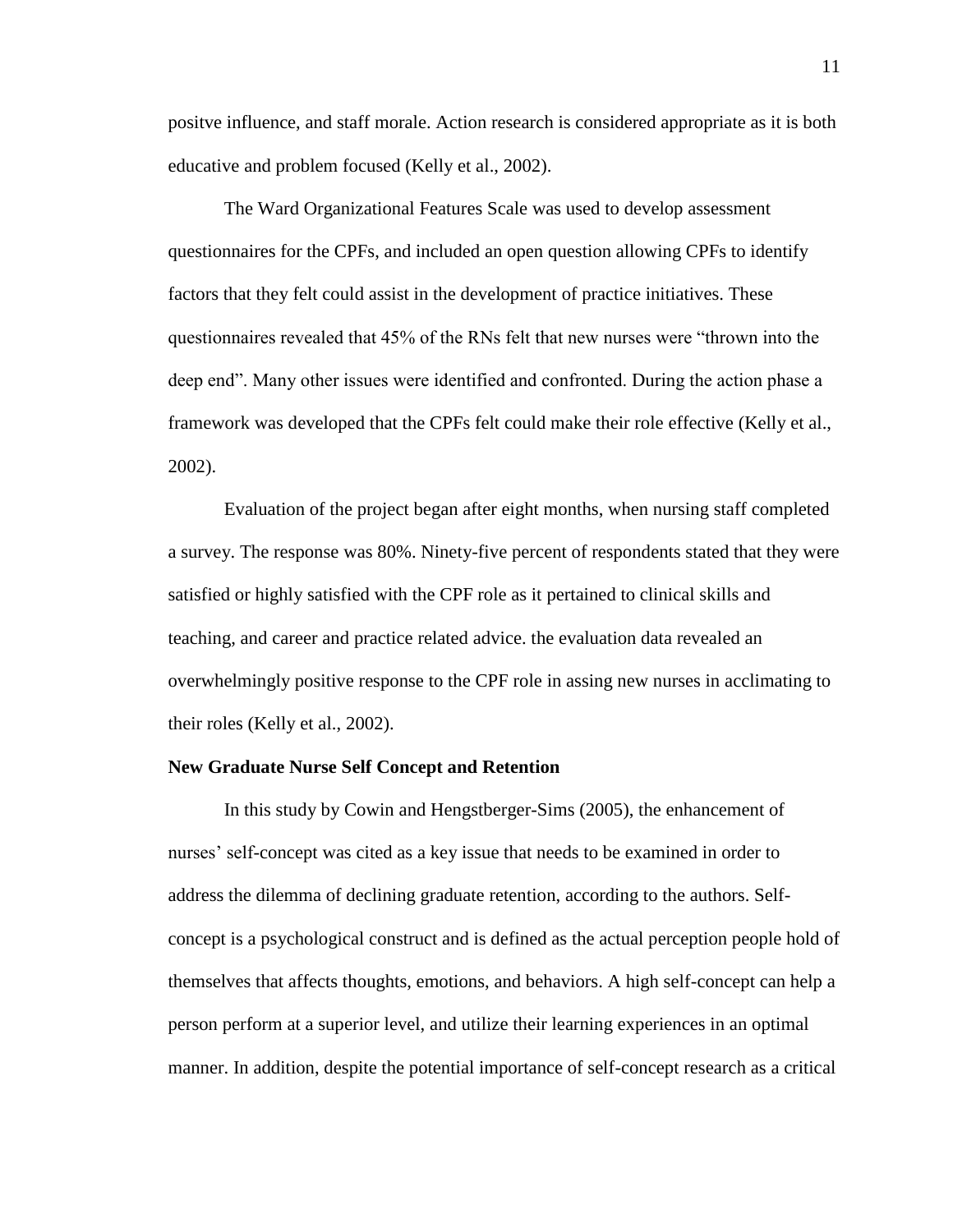element in the recruitment/retention dilemma, few nursing researchers have undertaken studies on this important characteristic of registered nurses. The aim of this study is to explore the development of graduate nurse self-concept and develop an understanding of any link between self-concept and graduate nurse retention plans (Cowin & Hengstberger-Sims, 2005).

 This study utilized a descriptive correlation design with a longitudinal element. A survey method was used to elicit responses initially from graduating nursing students at three points in time throughout their graduate nursing year. This study began with participants who had just completed their undergraduate bachelor of nursing degree. One hundred eighty seven students agreed to complete the self-concept and retention survey at T1. Eighty three graduates agreed to participate in the second phase of the study. The NSCQ and the nurse retention index (NRI) were utilized to gather attitudinal data on graduate nurse self-concept. Theoretical and construct validity was established for both measures. All completed surveys were allocated a code number and data was entered into data analysis programs, SPSS 11.0. The correlation coefficient utilized throughout this project is that of the product moment correlation coefficient (Pearson's r). The NSCQ and the NRI demonstrate invariant factor structures in confirmatory factor analysis models over time (Cowin & HengstBerger-Sims, 2006).

The results revealed that graduate nurses remain flexible throughout their first year as to whether they will stay in nursing or not. This highlights how difficult it was for some graduates to adjust to workplace environments. Major determinants of professional socialization include autonomy, experience, boundary construction and bonding, along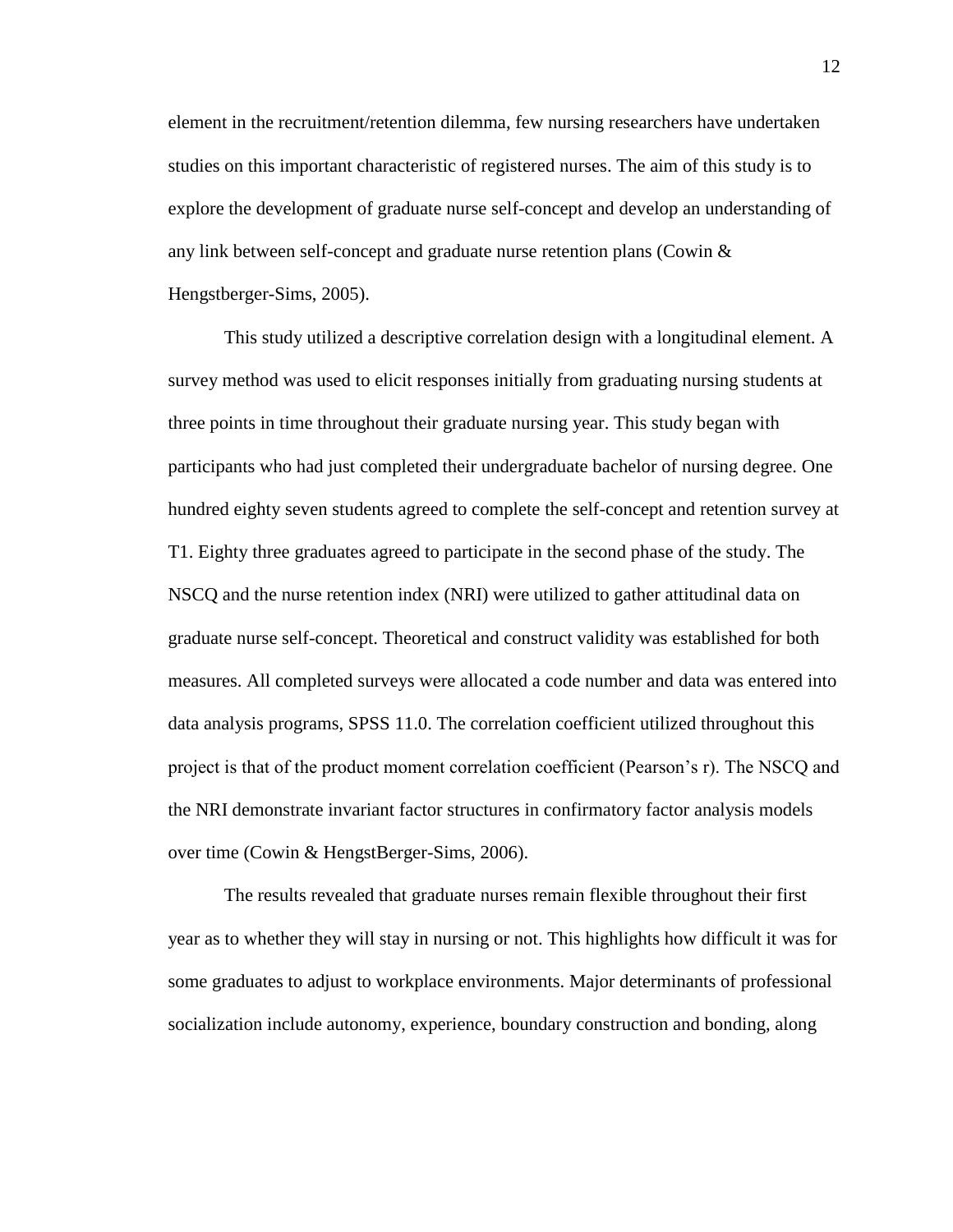with provision and standardization of mentors and preceptors (Cowin & Hengstberger-Sims, 2006).

#### **Impact of a New Graduate Mentoring Program**

 With a forecasted national nursing shortage that will become more severe over the next decade, nursing leaders are looking for guidance on how to recruit and retain the newest generation of nurses. Nursing turnover has financial costs for health care organizations; most importantly, it disrupts health care teams and ultimately impacts the health care team's delivery of quality care. Nursing recruitment and retention is even more critical today as the availability of nurses diminishes. In an era of decreasing resources, increasing patient need, and continual cost escalation, nursing leaders are seriously evaluating and selectively choosing recruitment and retention strategies (Halfer et al., 2008).

 One strategy reported in the literature is to implement longitudinal mentoring programs for new graduate nurses. In this study by Halfer et al. (2008), a close look was taken to provide additional learning opportunities and clinical mentoring. These structured new graduate nurse programs have been associated with a positive effect on retention.

 The study was approved by the institution review board for investigataion at a 270 bed, Midwestern, urban, Magnet designated pediatric medical center. The sample consisited of 84 new graduate nurses in the pre implementation group, hired between September 2001 and August 2002, and 212 in the post implementation group, hired between September 2003 and August 2005. The new graduate nurses worked in medical and surgical units, neonatal and pediatric intensive care units, and emergency care. The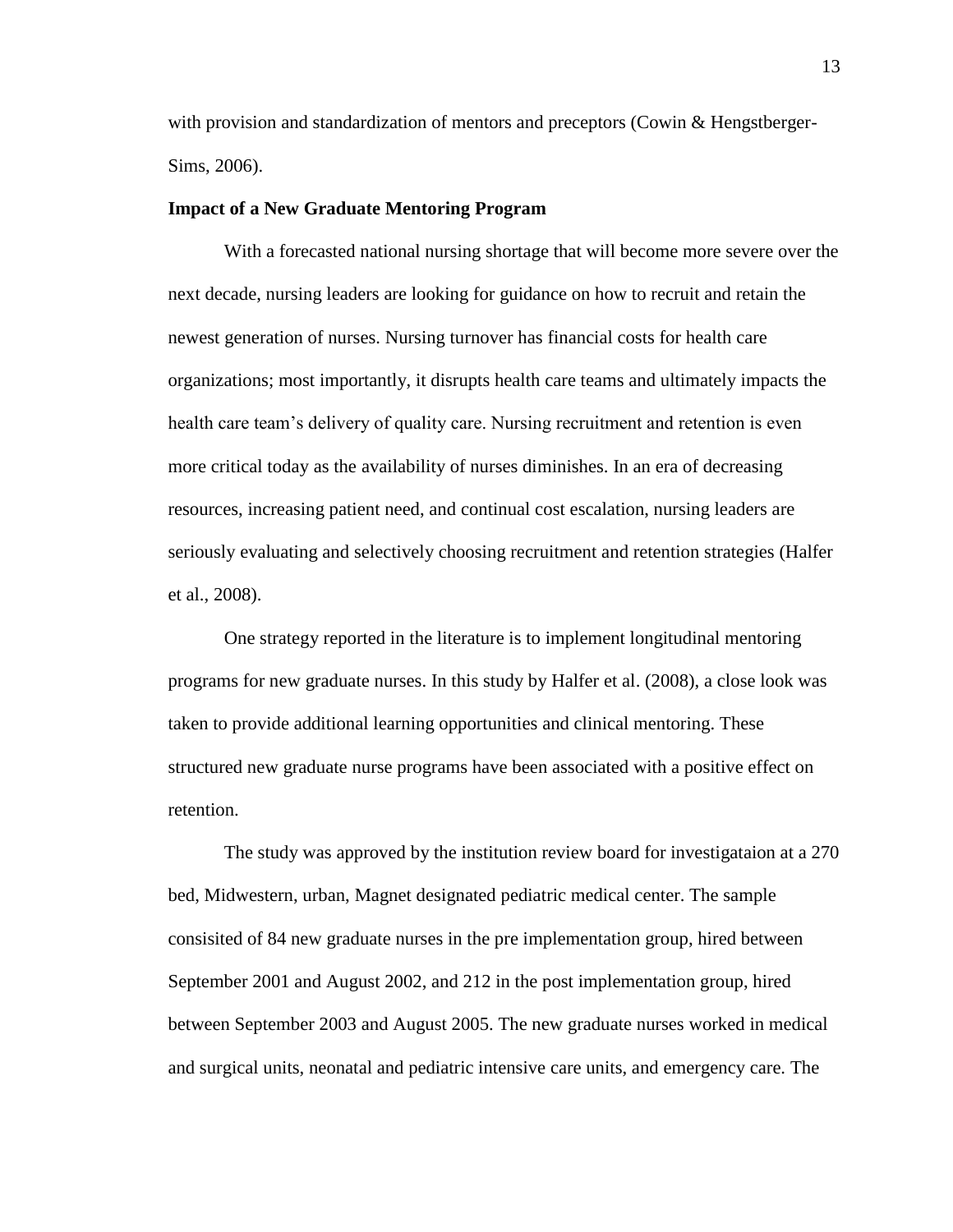job satisfaction tool was developed by the investigators and comprised demographic fill in blanks, a Likert type scale seeking degree of agreement for 21 statements, and four open ended questions. The statements describing the organizational work environment were rated on a four step scale from "strongly agree" (four) to "strongly disagree" (one). Tool validity and test re-test reliability measures were determined. A factor analysis using a Varimax rotation was completed on the 21 items using four, five, six, and seven factors. The researchers found the seven factor analysis to be the most easily interpreted: competence, professional development, practice support, work schedule, becoming part of a team, resource access, and professional respect. The survey was mailed at 3, 6, 12, and 18 months corresponding with the nurse's time on the job (Halfer et al., 2008).

 Treating the Likert scale as a continuous variable, adjusted means were calculated using a repeated measures mixed linear model, adjusting for time points, intervention years, birth generation, and shift as fixed effects. A first order auto regressive co-variance structure was specified. Treating the Likert scale as an ordinal scale, significance was determined using a repeated measures cumulative logit model, adjusting for intervention years, birth year generation, and shift as fixed effects. Unit effect was not adjusted for in the cumulative logit model due to the limitation of the software for this type of modeling. Significance was obtained using robust standard errors. The cumulative logit model did not converge for some questions (Halfer et al., 2008).

 Agreement with job satisfaction was significantly higher in the post internship nurses as compared the pre internship nurses  $(p=0.046)$ . No significance was found related to birth year generation. By 18 months, the adjusted mean averages for all questions ranged between 3.11 and 3.79. For two questions agreement did not change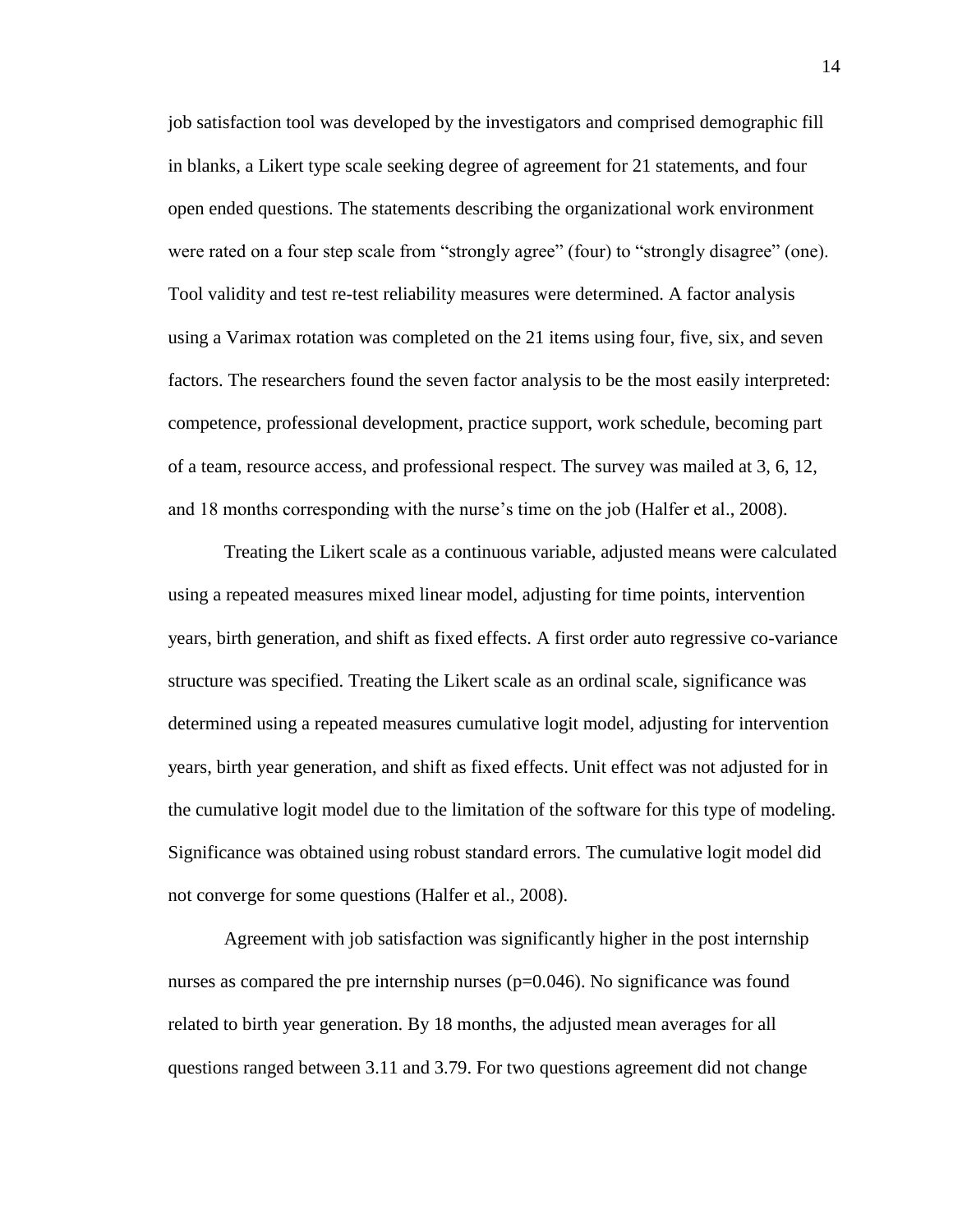significantly over time: fair staffing decisions and work schedules. One limitation of the study findings is that the number of respondents was the smallest at 18 months. Voluntary turnover was calculated for each internship class and averaged 12% compared to the pre internship group where turnover was 20% (Halfer et al., 2008).

#### **Mentoring as a Teaching-Learning Strategy in Nursing**

 The purpose of this descriptive study using student centered learning theory by Riley and Fearing (2009), was to examine the effectiveness of using a nurse educator graduate student in an undergraduate nursing student mentoring program. A convenience sample of 18 nurse educator graduate students was obtained from a university school of nursing. The 18 nurse educator graduate students chose an undergraduate nursing student with academic problems to mentor for one semester. The graduate student administered the Learning Style Assessment using the VARK Survey (visual, aural, read/write and kinesthetic). Identified academic and study skills, strengths and weaknesses, and the student VARK survey results related to learning preference, provided the basis for the graduate student to develop an academic plan with individualized outcomes for the assigned undergraduate student. The graduate student submitted progress reports and a summary evaluation of student performance to the course faculty at designated intervals during the semester. At the end of the semester, the undergraduate students completed a 12 item Likert scale evaluation about the effectiveness of the mentoring. The tool assessed communication, level of assistance, accessibility, feedback and response time, support and attitude (Riley & Fearing, 2009).

End of semester evaluation results showed sixteen of the 18 undergraduate students completed the evaluation tool; 89% of the scored items were in the strongly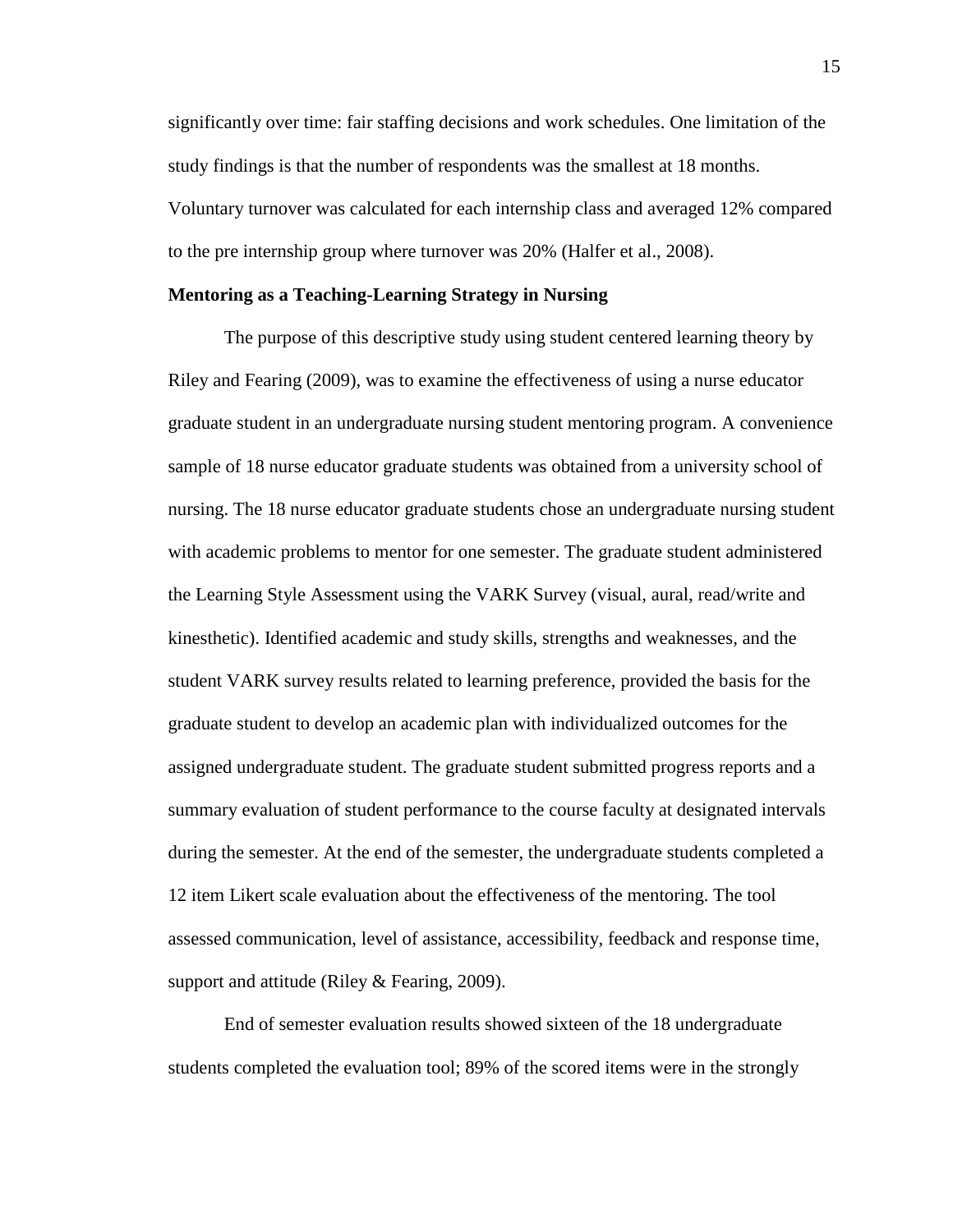agree or agree categories. One item on each of two evaluations was scored as disagree for not enough information to answer. The rest of the items on these evaluations were scored in the strongly agree or agree categories. Several undergraduate students who had been in danger of failing the course stated they passed in part because of the extra help from their mentors. Specific areas of assistance mentioned by the undergraduate students were critical thinking case studies, and multiple choice questions developed by the mentor, learning their study strengths and weaknesses, time management and organization skills, individualized support, and encouragement. No negative comments were received. The graduate students reported progress on the goals of the academic plan and also indicated a belief that study skills, critical thinking skills, understanding of content, clinical time management skills, confidence levels, and overall clinical performance improved as a result of the mentoring project. A number of graduate students stated the experience with one on one mentoring increased their self confidence in the ability to apply the nurse educator content in the practicum setting (Riley & Fearing, 2009).

#### **Effective faculty precepting and mentoring**

The experiences and lessons learned in the design implementation and initial evaluation of a demonstration faculty to faculty mentoring program, during a time of major institutional reorganization are described in this study by Benson, Morahan, Sachdeva and Richman (2002). The question addressed was: can a voluntary mentoring program be established with minimal resources, and be effective in the context of major organizational change? Key design elements included two-tiered programs, voluntary participation, and selection of senior faculty members by the junior faculty members. A total of 20% of junior faculty, and 30% of senior faculty participated. Faculty indicated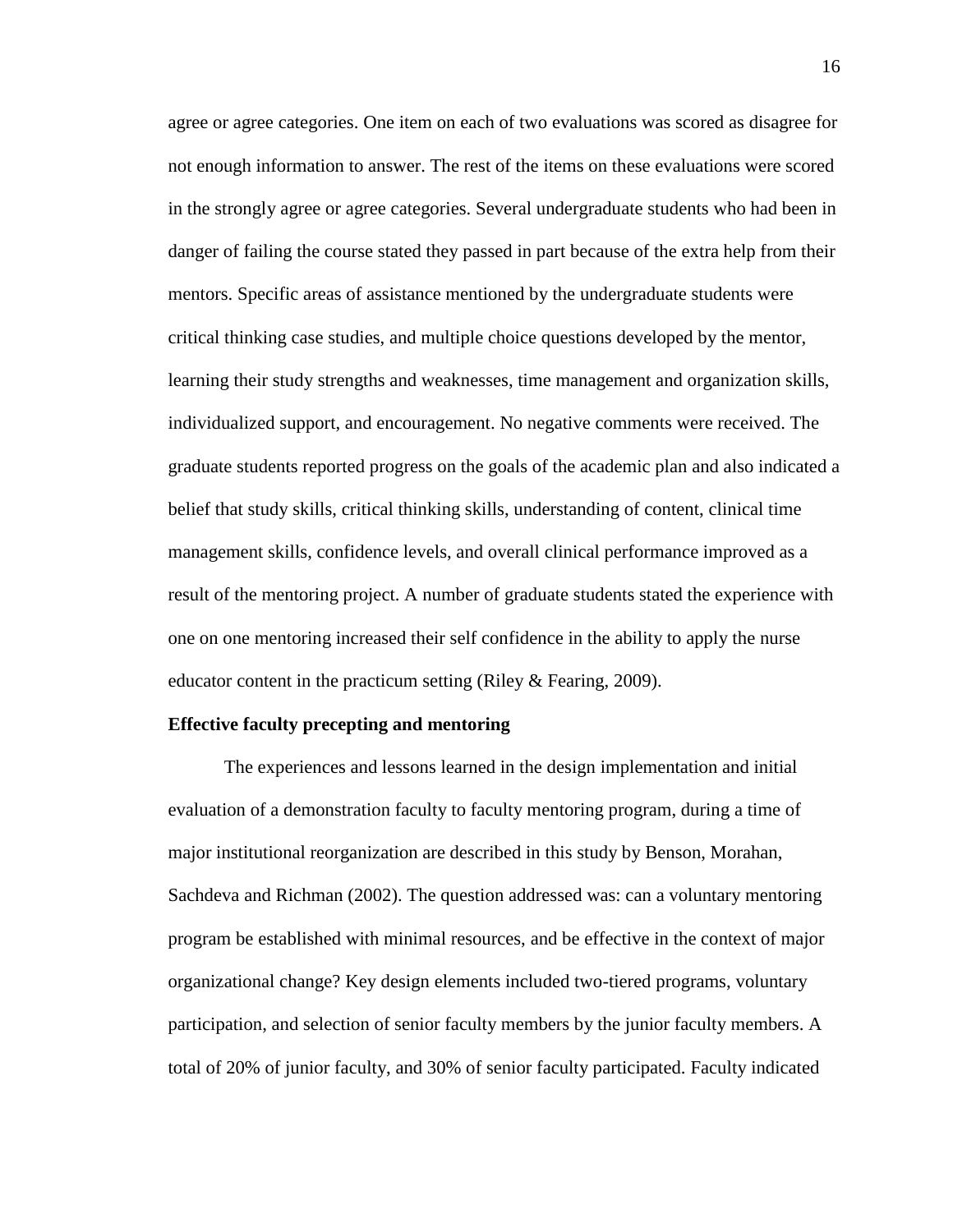the program was worth the time invested, had a positive impact on their professional life and increased productivity. There was high satisfaction with the mentoring relationship, the psychosocial mentoring functions, and a trend toward increased retention of minority faculty. Prior studies of the impact of mentoring on organizations have shown that benefits include employee motivation, job performance and retentions rates, providing a structured system for strengthening and assuring the continuity of organizational culture that provides members with a common value base, and with an implicit knowledge of what is expected of them and what they in turn can expect from the organization (Benson et al., 2002).

 All participants engaged on a completely voluntary basis. The model for evaluation followed Kirkpatrick's and Phillip's levels for evaluation of education effectiveness including: participant assessment, knowledge and skill, behavior change, outcomes and return on investment. Database tracking was established for summative evaluation of outcomes in terms of promotion and retention rates. The specific within group evaluation methods included:

- Pre-program questionaire
- Faculty participation
- Thematic goal analysis
- Mid-year preceptoring program evaluation
- Focus groups
- Final preceptoring program and interim mentoring program evaluation

The final one year preceptoring program and interim mentoring program data were analyzed using chi-square overall, and within subgroups, to examine associations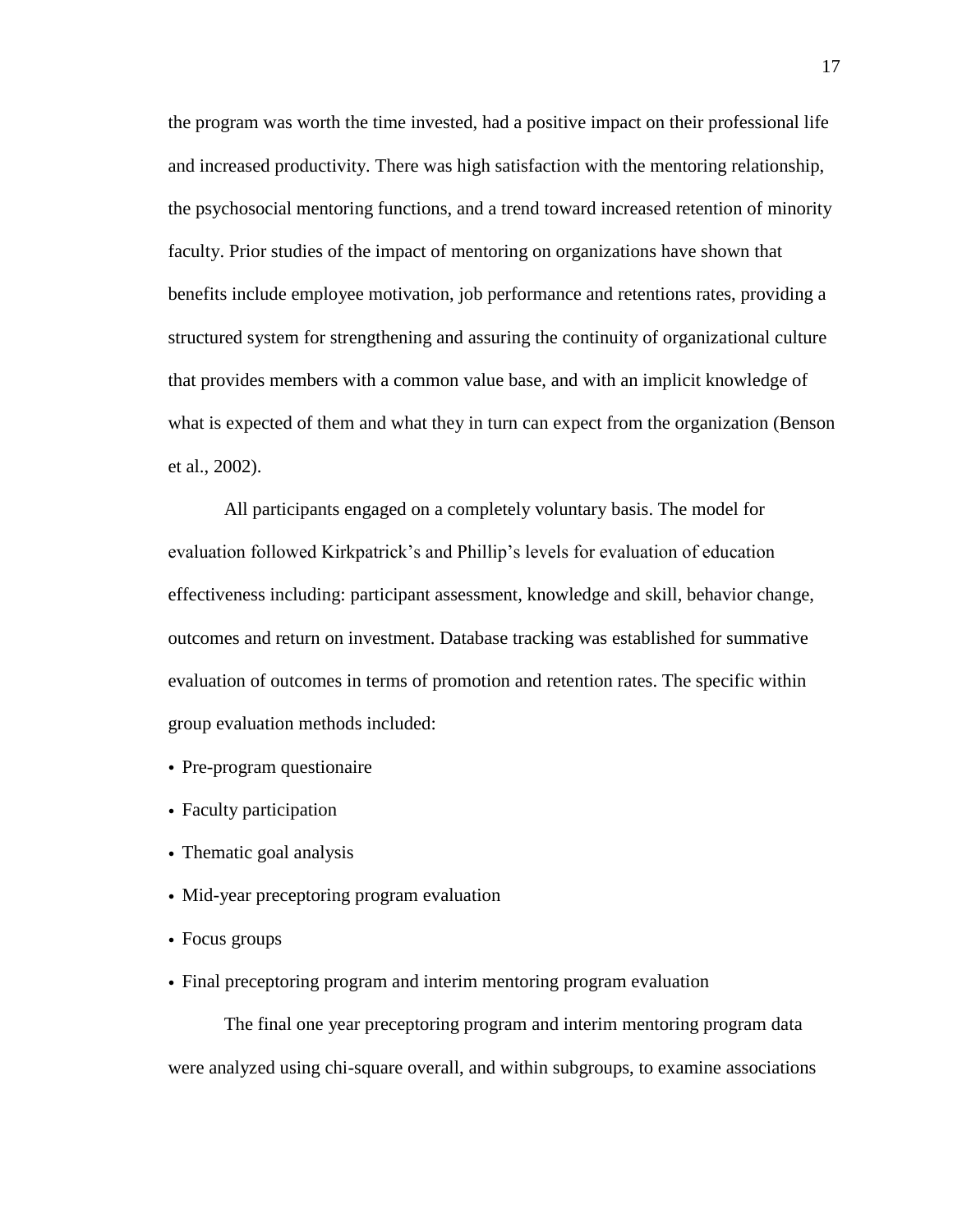between having a preceptor and remaining in your job. To compare preceptees and mentees on psychosocial and career function ratings of their preceptors or mentors a repeated measures two way ANOVA was performed. To confirm and follow up the results the Mann Whitney U and Wilcoxon non parametric tests were used because the data were not normally distributed (Benson et al., 2002).

 The retention data showed a trend towards greater retention of participating junior faculty. The faculty participants in this program perceived they were more productive, had initiated more projects, and were more focused on their work. These results are consistent with numerous studies which have shown that mentees receive more promotions, have higher salaries, exert greater influence, have more opportunities, and are more satisfied with their jobs and careers than non-mentees (Benson et al., 2002).

#### **Mentoring Beyond the First Year**

This descriptive correlational study of 214 pediatric staff nurse protégés explores mentoring benefits among experienced pediatric staff nurse protégés through application of a business mentoring model, the Mutual Benefits Model to nursing. The researchers application of this model maintained that three characteristics of the mentoring relationship (mentoring quality, mentoring quantity, and mentoring type) would contribute to four specific protégé mentoring benefits (knowledge, personal growth, protection and career advancement) which were presumed to achieve a total mentoring benefits score for the protégé using the Jakubik Mentoring Benefits Questionnaire (Jakubik MBQ). The hypothesis that the linear combination or quantity, quality and type of mentoring relationship would predict mentoring benefits better than any one factor alone was rejected. The hypothesis was tested by stepwise multiple regression analysis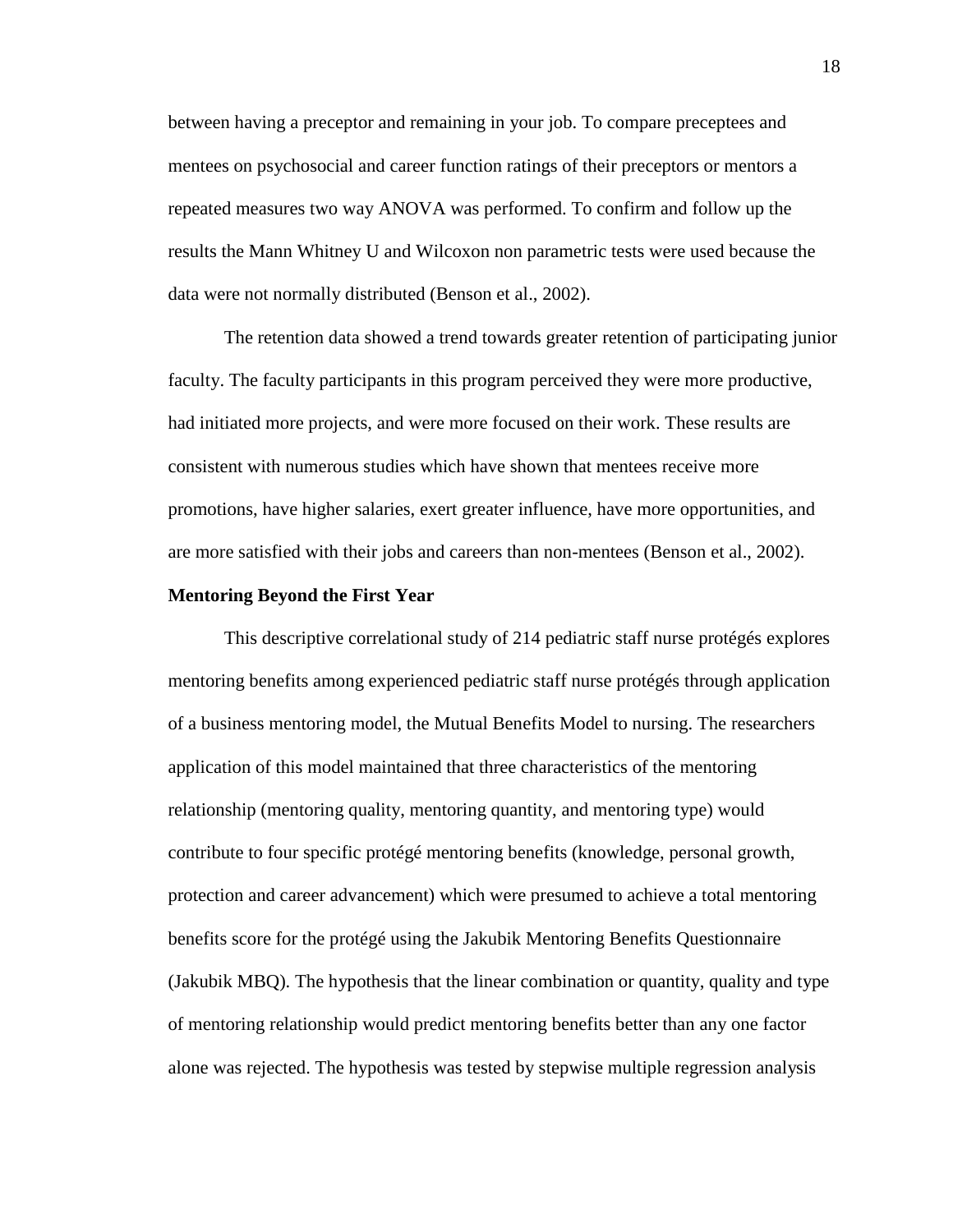which revealed an over  $R = 0.55$  with quality of mentoring as the only predictor variable which entered the MR equation ( $p < .001$ ) (Jakubik, 2008).

 Both quantity and type of mentoring, however, were also positively correlated to mentoring benefits and reached significance ( $p < .001$ ), but were excluded from the MR equation due to multicollinearity. Additional analyses of demographic variables failed to yield any significant correlations with mentoring benefits. Lastly, multiple regression of the sample subset of nurses who were mentored a year or more, yielded similar findings to the overall study, reinforcing the finding that among the predictor variables tested, mentoring quality is the single best predictor of mentoring benefits. The major implication of this study is that nursing leaders and organizations can make lasting impacts through high quality mentoring relationships even when they are time and resource limited (Jakubik, 2008).

### **Using a Mentorsip Model to Prepare Newly Graduated Nurses for Competency**

 This research was conducted to study the level of nursing competency of newly graduated nurses after using a mentorship model. Nineteen newly graduated nurses worked with a trained mentor. Before the experiment newly graduated nurses were evaluated regarding their nursing competency by head nurses two times, with a 1 month interval between evaluations. Select experienced nurses were prepared in mentoring roles. The mentors and the newly graduated nurses worked together for one month. After that, newly graduated nurses were evaluated for nursing competency by head nurses again. All data analyzed by median, quartile deviation, and Wilcoxon signed ranks test. The level of nursing competency of newly graduated nurses was higher using the mentor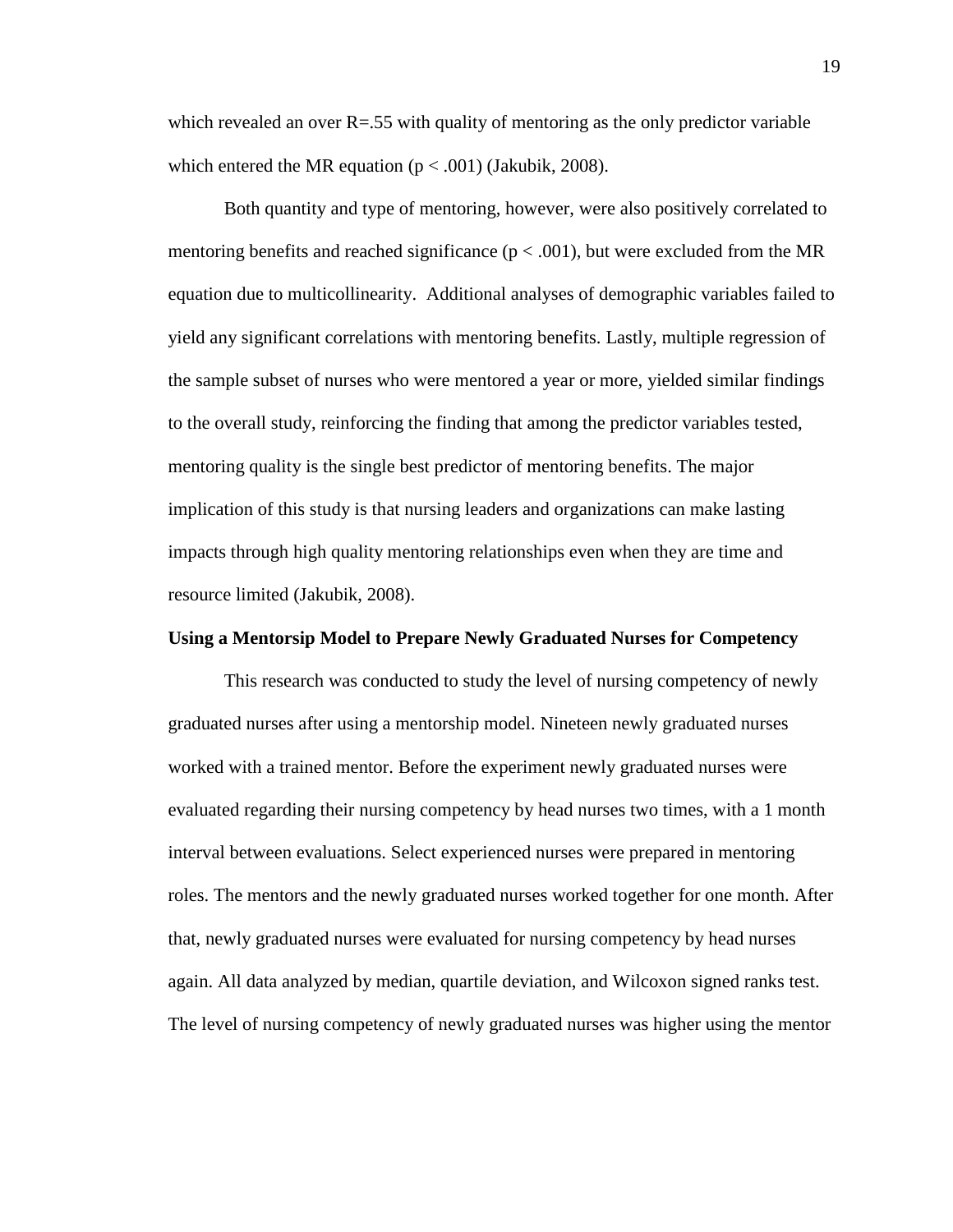model. This finding showed that the mentor program increased the nursing competency of newly graduated nurses (Komaratat, 2009).

#### **Confirming Mentorship**

 According to Ronsten, Andersson, and Gustafsson (2005), mentorship is related to nurses success in nursing practice, linked to professionalism, nursing quality improvement and self-confidence. The aim of this study was to elucidate mentorship of recently registered nurses' view of themselves with regard to their development of nursing competencies by means of the Sympathy-Acceptance-Understanding-Competence (SAUC) model for confirming mentorship.

Questionnaires, personal interviews, and focus group interviews were used for evaluation two years after the completion of a year of mentorship. Eight nurses were involved in this study. The study showed that novice nurses evaluated their mentors as confirming, which is understood as a key factor for novice nurses' positively reinforced self-relation (perception of themselves), and self-knowledge linked to improve competencies in nursing practice such as more secure and motivated to nurse, increased capacity to verbalize nursing situations and to reflect upon and evaluate patient situations based on patients unique identities as individuals, and improved abilities to support patients' own resources as individuals from a more holistic view and to establish collaboration with other professionals (Ronsten et al., 2005).

#### **Perceptions Within a Mentorship Program**

This study by Wolak, McCann, & Madigan (2009), suggests that mentees and mentors undergo similar experiences and perceptions in a mentorship program despite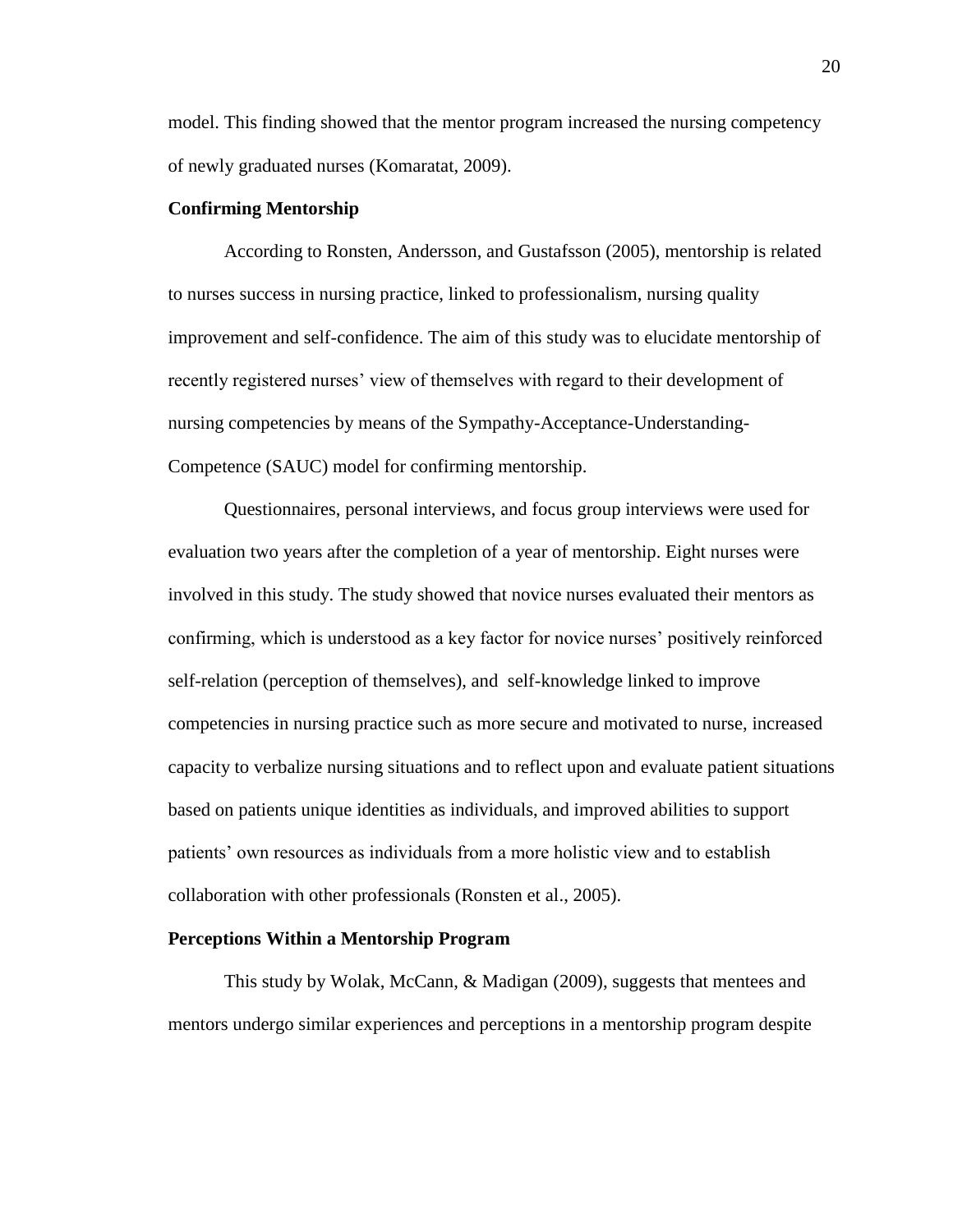different roles. The purpose of the study was to examine the experiences of mentees and mentors in a structured mentorship program.

 By using a qualitative approach, with focus group methodology, in a nonrandom purposive sample, the study was conducted at a level I university affiliated hospital within a nine bed cardiothoracic intensive care unit. Mentors were identified as Clinical Nurse IIIs within the institutions clinical ladder. Mentees were identified as Clinical Nurse Is who had no previous critical care nursing experience. To meet inclusion criteria, mentors and mentees had to be paired for at least 10 months before the study. All mentors participated in the study (n=6), and all but one mentee participated (n=5) (Wolak et al., 2009).

 Results of this study revealed the following shared perceptions from the mentees and mentors:

- 1. Availability
- 2. Sense of community
- 3. Support and knowledge

Mentorship programs create a unique environment that facilitates the educational opportunities for both the novice and expert clinician (Wolak et al., 2009).

#### **Preparation of Nurses Who Precept Baccalaureate Nursing Students**

In this study Rogan (2009), expresses that preceptorship/mentorship is employed by baccalaureate nursing education programs as a capstone experience and a means of initiating the professional socialization of senior level students who will shortly be new graduates. This quantitative, descriptive study explored the perceptions about preceptor preparation among nurses who precept baccalaureate nursing students. Mercer's Role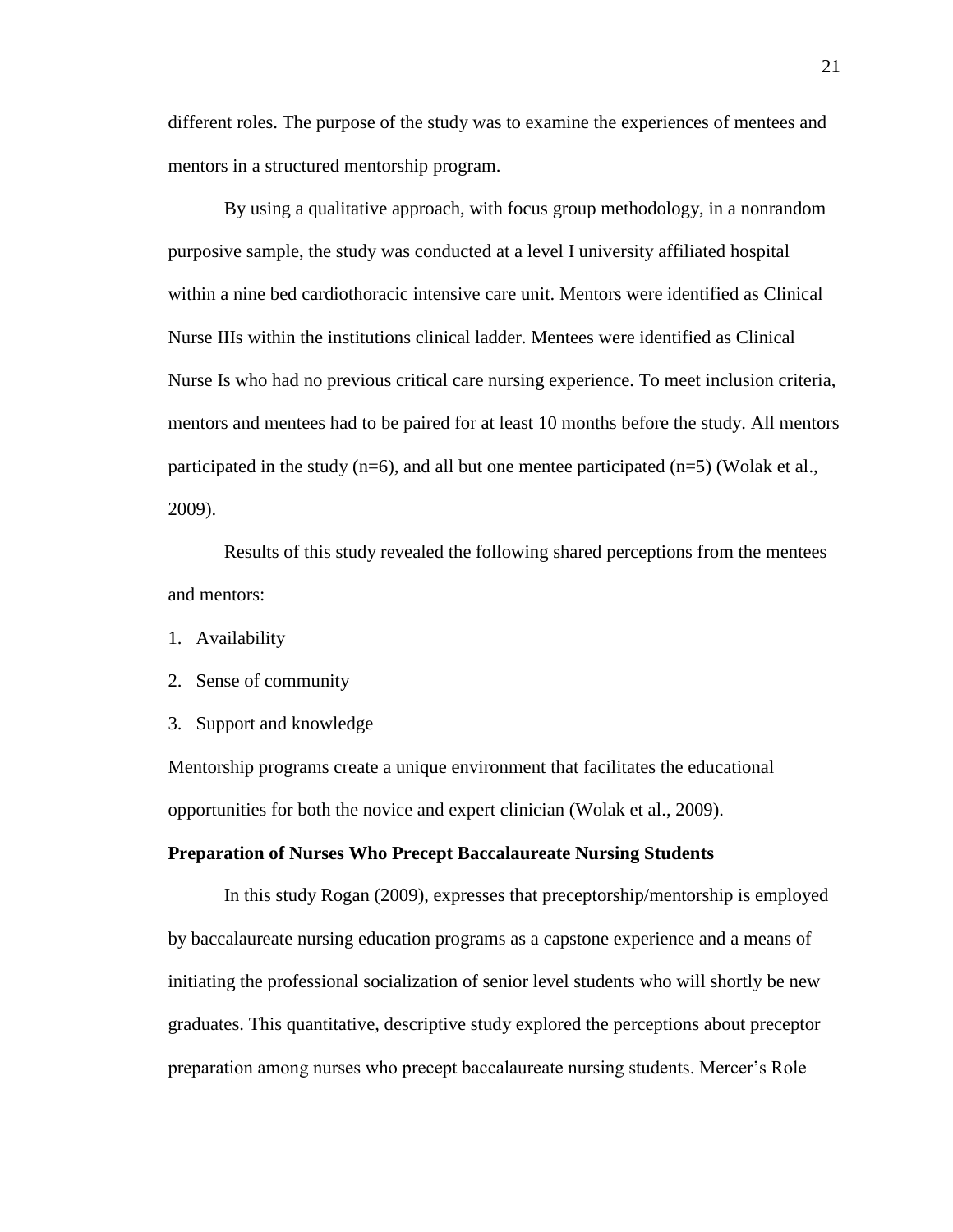Attainment Theory was the theoretical framework for this study, in which 75 participants from two hospitals in the Midwest completed a survey. Two key findings emerged from the data: All preceptors of senior level nursing students want to know what their responsibilities are with regard to the student and the preceptorship/mentorship experience, and nurses in critical care areas identified learning how to teach critical thinking to senior level students as more essential than did nurses in other areas.

#### **Summary**

 The mentor role is complex and comprehensive, and it requires more than mere supervision. The decision to mentor is not simply a reaction to a managerial mandate, but an unconditional volition in the mindset of a responsive steward. Mentoring is greater than the sum of its parts. Role responsibilities encompass both the psychosocial functions of modeling and networking, and the instrumental, or career development functions of coaching, sponsoring, and teaching. Mentors use all these operational modes to prepare their protégés, and prime their forward progression (Kopp & Hinkle, 2006).

 To implement a successful mentoring program, first identify a specific program and its goals. Specific goals may include reducing stress during the transition from student to professional, increasing job satisfaction, or increasing new nurse retention during the first year of practice. Mentorship programs with fuzzy goals tend to be shortlived. The purpose of a mentoring program can include providing support and guidance to new nurse, facilitate new nurses success from novice to competent, help new nurses to perform effectively and with confidence. Important for the success of a mentoring program is organizational commitment. Identify a champion, who will support and provide resources for the programs development and implementation. Then select a task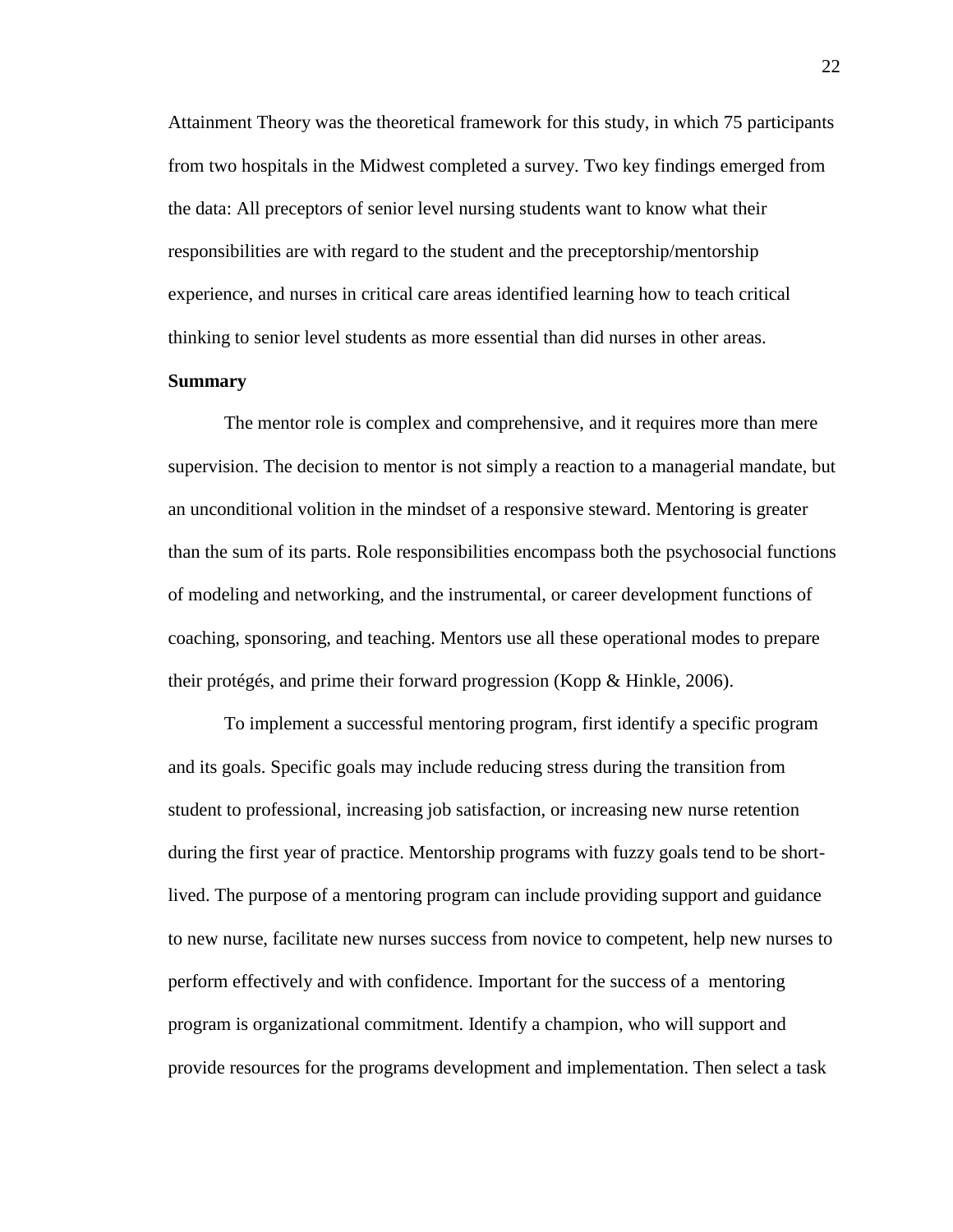force who will be responsible for the design, implementation, and evaluation of the mentor program (Krozek, 2011).

 Dancer (2003) described a mentor as one who shares power, not exerts power; emphasizes the process, not the content; is a facilitator or enabler, not a diagnostician; enables information gathering, not gathers and analyzes information; one who manages the process, not one who outlines options; one who sees the relationship as key, not one to whom the relationship is important; and one who doesn't know best, versus one who knows better or best.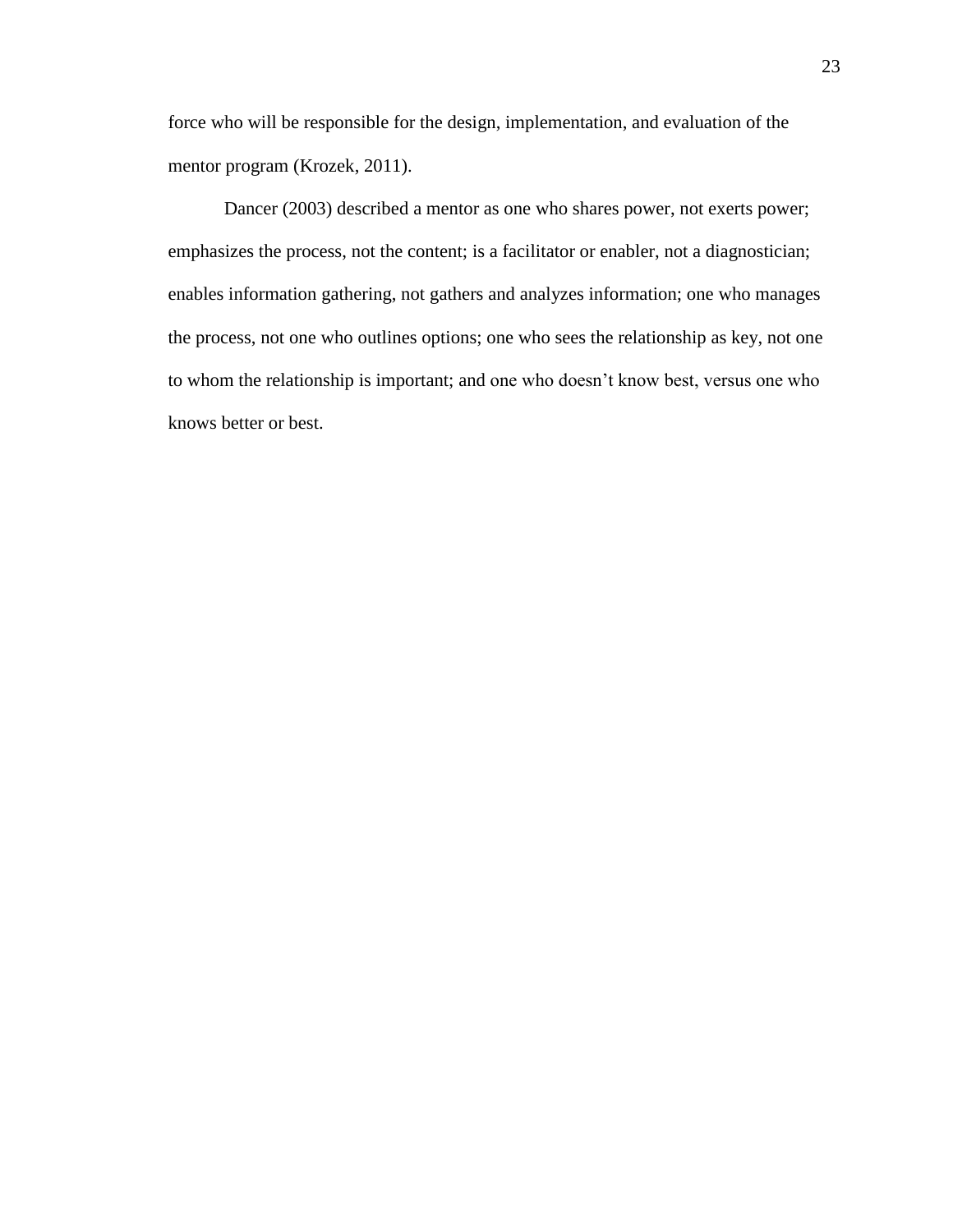## **Chapter III**

#### **Methodology**

## **Introduction**

 New nurses often feel unprepared and overwhelmed for the challenges of the workplace during the first period of employment following graduation. More than 50% of new graduate nurses leave their first professional nursing job in less than one year. The loss of these nurses is costly to the facility and demoralizing to novice nurses (North et al., 2006).

### **Problem**

 With a forecasted national nursing shortage that will become more severe over the next decade, nursing leaders are looking for guidance on how to recruit and retain the newest generation of nurses. Nursing turnover has financial cost for health care organizations; more importantly it disrupts health care teams and ultimately impacts the health care teams ability to deliver quality care. Nursing recruitment and retention is even more critical today as the availability of nurses diminishes. Experts believe that the aging Baby Boomer population will collide with the large population of registered nurses nearing retirement to increase demands for health care and nurses. Thus, in an era of decreasing resources, increasing patient needs, and cost escalation, nursing leaders are seriously evaluating and selectively choosing recruitment and retention strategies (Halfer et al., 2008).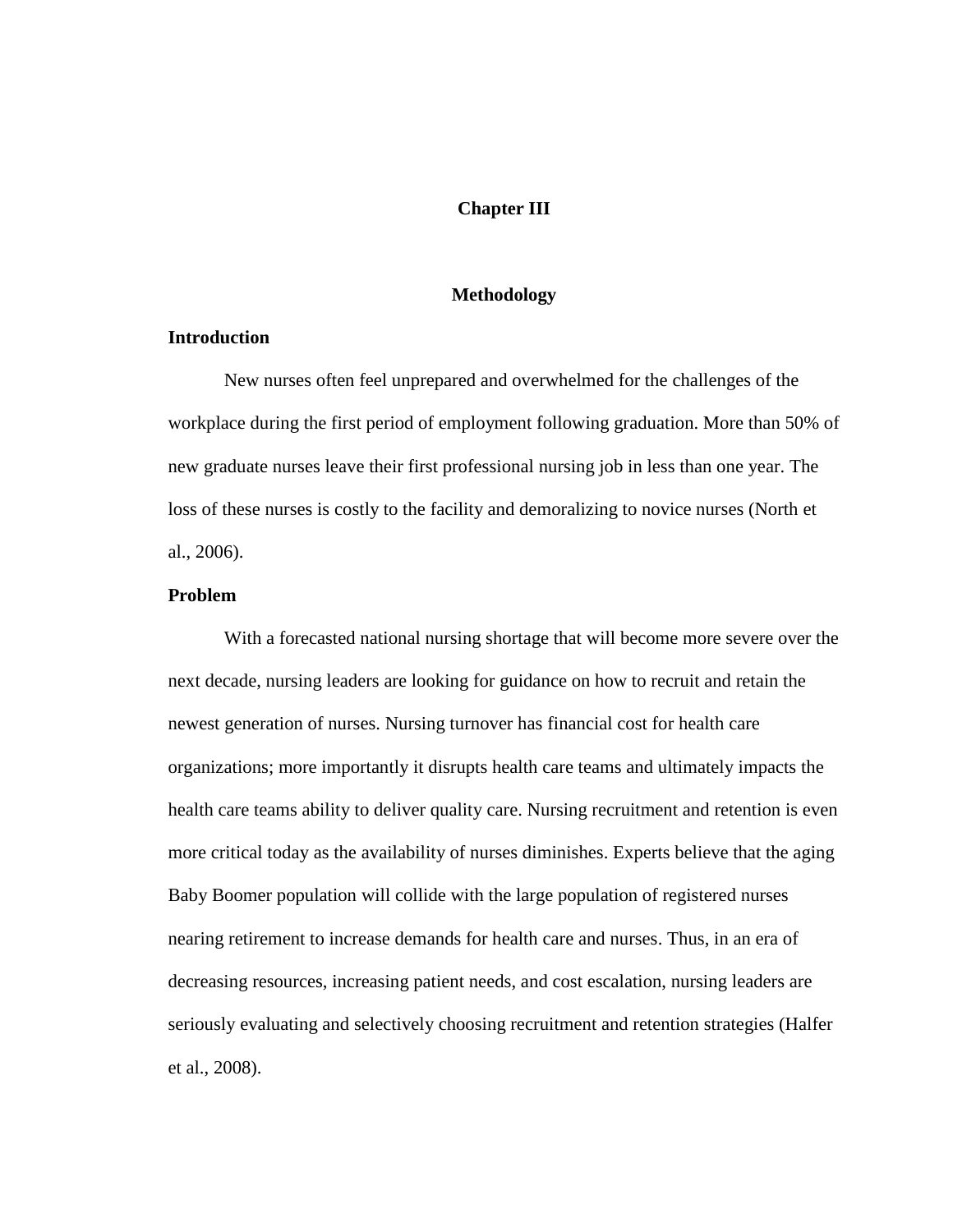### **Purpose**

 Health care organizations benefit when they attract new nurses and prevent their turnover. The actual costs of replacing a single nurse is estimated at \$44,000 per nurse. By lowering turn-over rates, organizations avoid costs associated with recruitment, orientation and temporary labor coverage for vacant registered nurse positions. Retention is a crucial strategy for organizations during a prolonged national nursing labor shortage. Study findings indicate, and validate, that organizations implementing mentoring programs can increase the job satisfaction and one year retention of new graduate nurses (Halfer et al., 2008).

## **Research Questions**

Research questions include:

- 1. Does the Critical Care RN Internship Program improve nurse perceptions of the work experience and job satisfaction?
- 2. Are preceptors confounded by birth generation or shift schedules?
- 3. Is the pattern of longitudinal job satisfaction consistent over time, after the implementation of a Critical Care RN Internship Program?
- 4. What is the impact of the Critical Care RN Internship Program on one year employment retention rates?

#### **Setting and Population**

 This study will be submitted for approval to the Institution Review Board and conducted at a 853 bed, Midwestern, inner city, Magnet Designated, Trauma Level I medical center. There are more than 2300 practicing RNs, and 110 Advance Practice Nurses. These nurses practice in an environment that supports professional practice with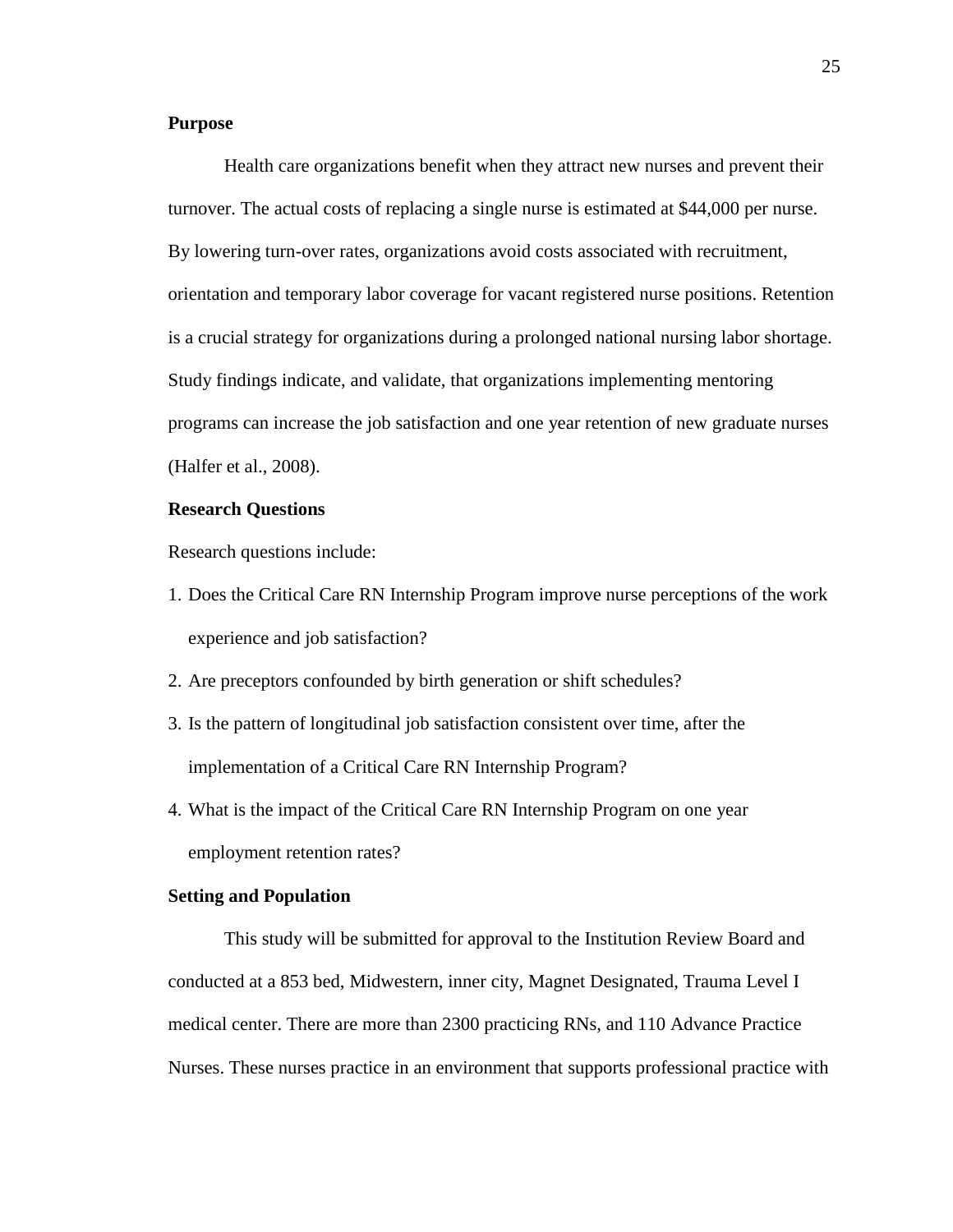nurses actively participating in a clinical governance model that incorporates staff nurses on hospital boards, administrative, multidisciplinary, and nursing committees.

### **Sample**

 Group 1 will consist of 20 new graduate nurses in the pre-implementation group, who will be hired between January 1, 2012 and June 30, 2012. Group 1will be given the opportunity to rate their job satisfaction at 3, 6, and 12 months, Group 2 will be 20 new graduate nurses in the post-implementation of the mentoring program hired between July 2012 and December 31, 2012, who will complete the job satisfaction survey at 3, 6, and 12 months post-hire.

## **Protection of Subjects**

 The study will be presented to the facility's Institutional Review Board. Potential participants will be given information about the study in a letter when they are hired. Participation in the study is voluntary. Responses will be confidential in that all responses to the survey will be coded as to participant identity with data reported at the aggregate level. Completed surveys will be stored in a locked file cabinet in a locked office with only the principle investigator having access.

#### **Procedures and Instruments**

 The job satisfaction tool was developed by Halfer and Graf (2008) and comprised demographic fill in blanks, a Likert-type scale seeking degree of agreement for 21 statements, and four open ended questions. Demographic data will be collected on year of birth, length of employment, and scheduled working shifts. The statements describing the organizational work environment will be rated on a four-step scale from strongly agree (four), to strongly disagree (one). Tool validity and test-retest reliability measures are to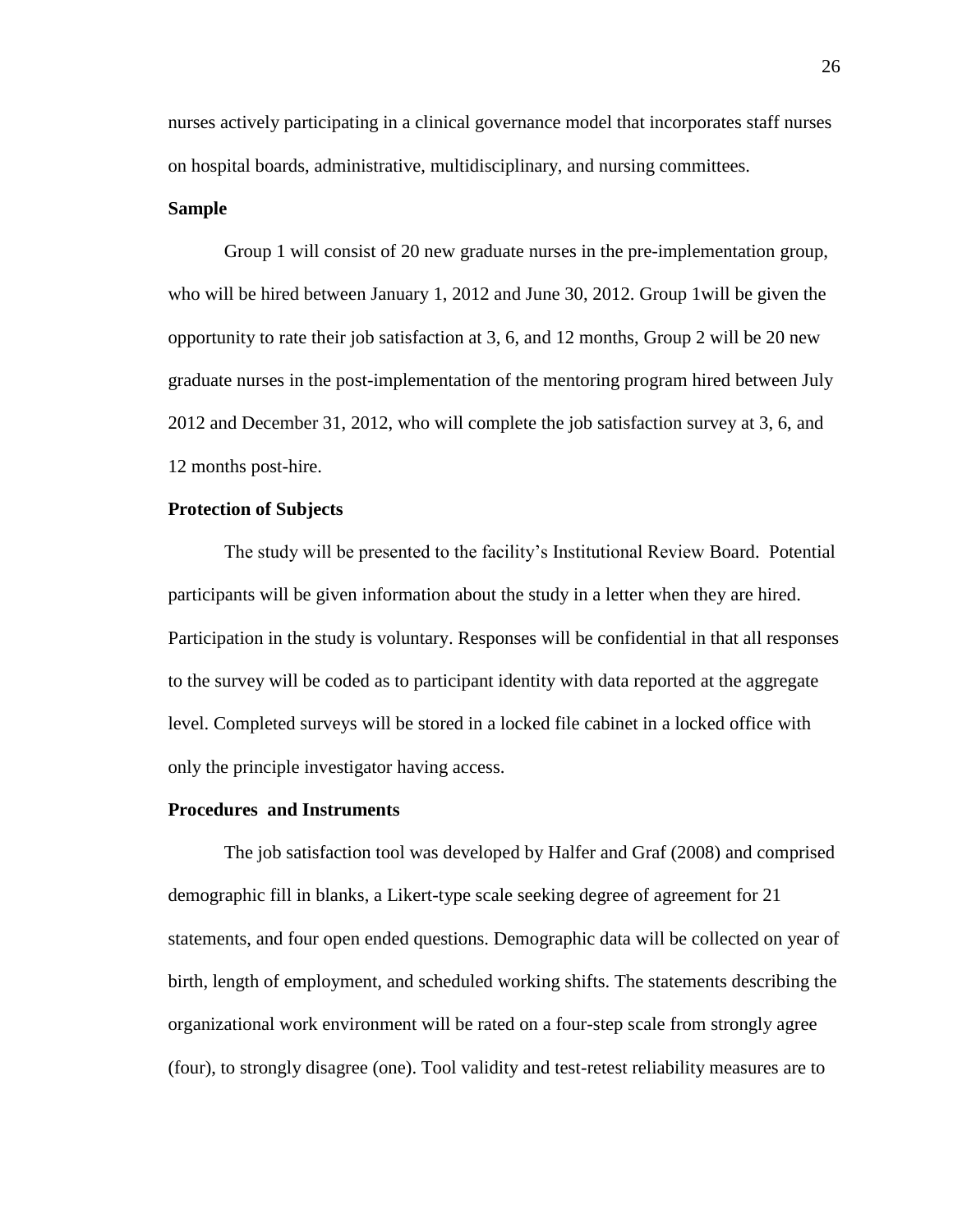be determined. A factor analysis using a Varimax rotation will be completed on the 21 items using four, five, six, and seven factors. The researcher expects the seven factor analysis will be the most easily interpreted based upon the Halfer and Graf (2008) findings. The seven factors are: competence, professional development, practice support, work schedule, becoming part of a team. resource access, and professional respect.

 The survey will be mailed at 3, 6, and 12 months corresponding with nurse's time on the job including an addressed reply envelope. A second mailing, and reminder, will be sent to non-respondents three weeks later, to increase the survey return rate.

#### **Data Analysis**

 Treating the Likert scale as a continuous variable, adjusted means will be calculated using a repeated measures minced linear model, adjusting for time points, intervention years, birth generation, and shift as fixed effects. A first-order, autoaggressive co variance structure will be specified. Treating the Likert scale as an ordinal scale, significance will be determined using a repeated measures cumulative logit model, adjusting for intervention years, birth year generation, and shift as fixed effects. Unit effect will not be adjusted for in the cumulative logit model due to the limitations of the software for this type of modeling. Significance will be obtained using robust standard errors. The cumulative logit model will not converge for some questions. For these questions, significance will be determined using the linear mixed model. All models will be adjusted for the correlation between repeated measures for the same subjects. Analysis will be performed using SAS 9.1 with only the principle investigator having access to the statistical program with entered data.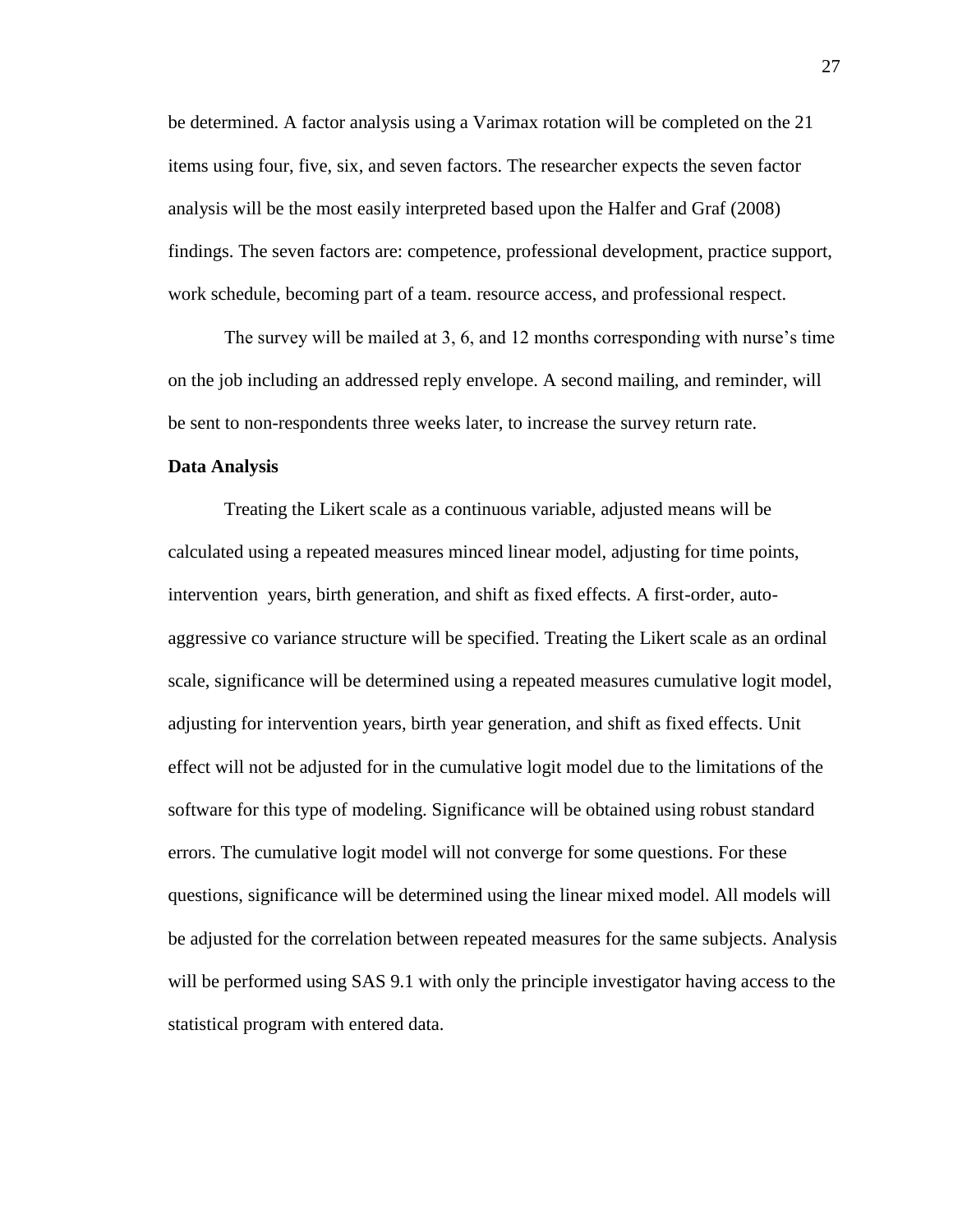# **Summary**

 In this study, overall job satisfaction is expected to be significantly higher in Group 2, who received the benefit of the mentorship program to that of the preimplementation Group 1. Improved job satisfaction is expected to also reflect a lower turnover rate.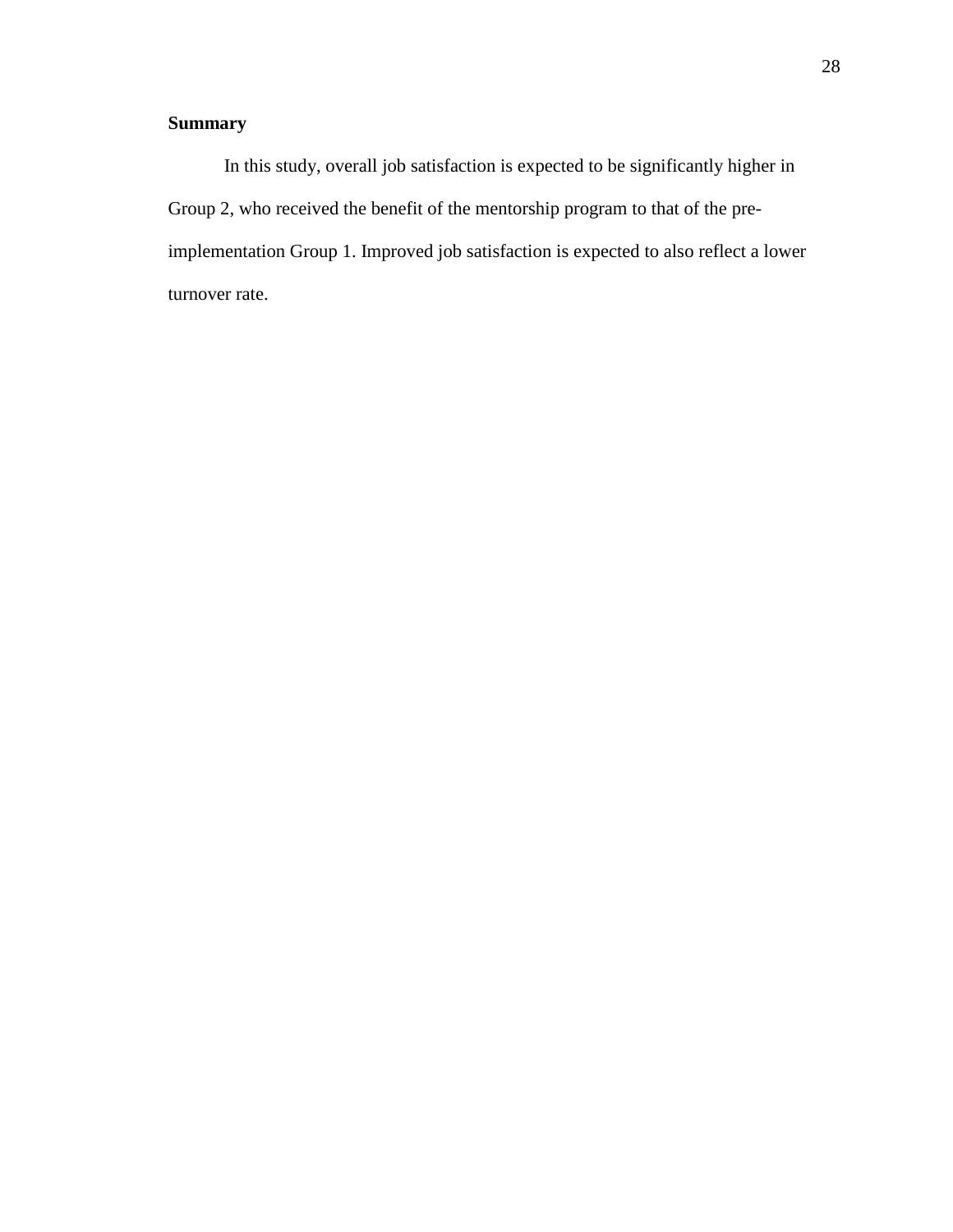#### **References**

- Beecroft, P., Santner, S., Lacy, M., Kunsman, L., & Dorey, F. (2006). New graduate nurses' perceptions of mentoring: Six year program evaluation. *Journal of Advanced Nursing, 55*(6), 736-747.
- Benner, P. (1984). *From novice to expert: Excellence and power in clinical nursing practice*. Menlo Park, CA: Addison-Wesley.
- Benson, C., Morahan, P., Sachdeva, A., & Richman, R. (2002). Effective faculty preceptoring and mentoring during reorganization of an acedemic medical center. *Medical Teacher, 24*(5), 550-557.
- Borich, G. & Jemelka, R. (1982). *Programs and Systems: An Evaluation Perspective*. New York: Academic Press.
- Cowin, L., & Hengstberger-Sims, C. (2005). New graduate nurse self-concept and retention: A longitudinal survey. *International Journal of Nursing Studies, 43*, 59- 70.
- Dancer, J. (2003). Mentoring in healthcare: theory in search of practice? *Clinicians in Management, 12*, 21-31.
- Dols, J., Landrum, P., & Wieck, K. L. (2010). Leading and managing an intergenerational workforce. *Creative Nursing, 16*(2), 68-74.
- Fox, K. (2010). Mentor program boosts new nurses' satisfaction and lowers turnover rate. *The Journal of Continuing Education in Nursing, 41*(7), 311-16.
- Halfer, D., & Graf, E. (2006). Graduate nurse perceptions of the work experience. *Nursing Economic\$, (24)*3, 150-155.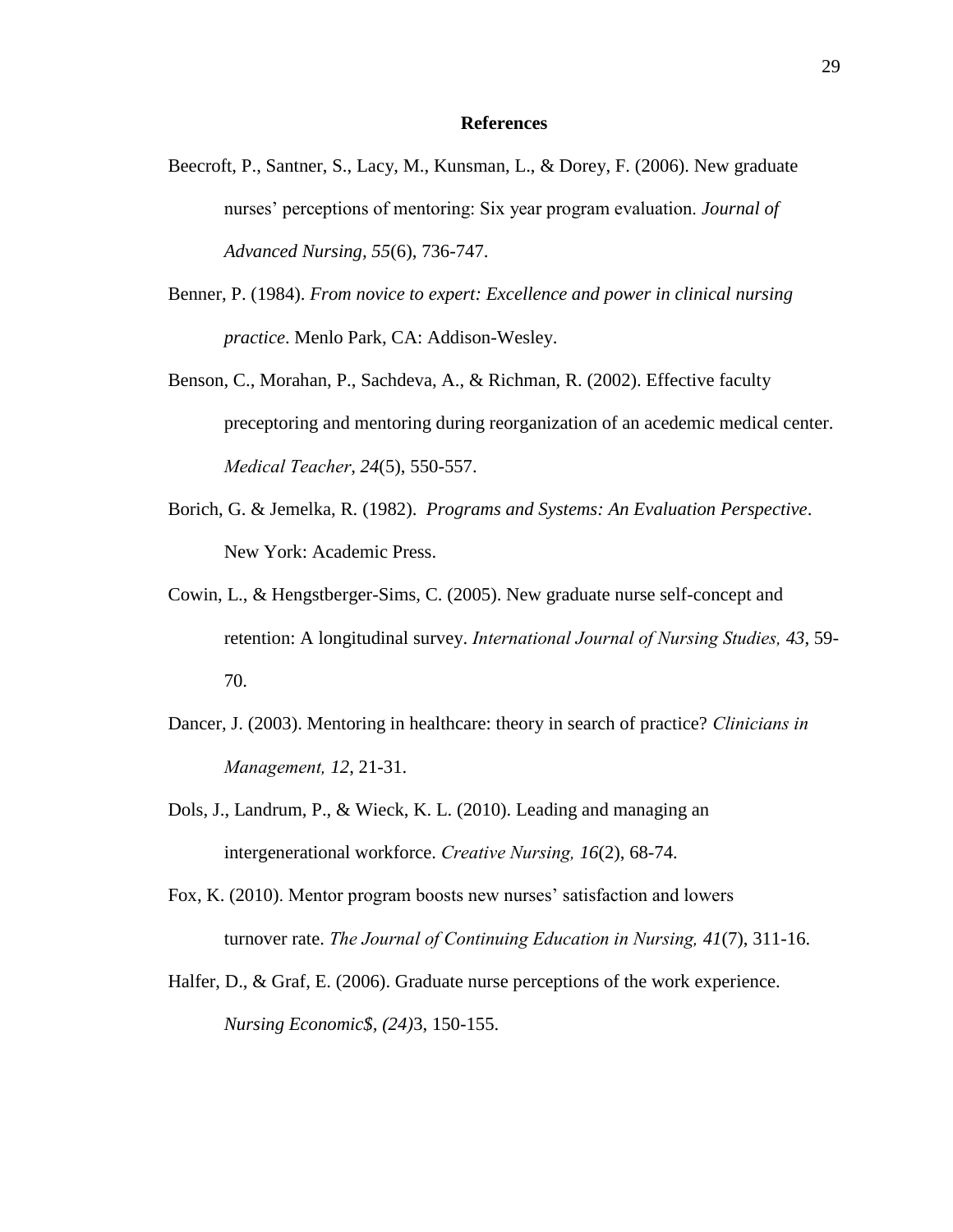- Halfer, D., Graf, E., & Sullivan, C. (2008). The organizational impact of a new graduate pediatric nurse mentoring program. *Nursing Economic\$, 26*(4) 243-249.
- Hayes, J., & Scott, A. (2007). Mentoring partnerships as the wave of the future for new graduates. *Nursing Education Perspectives, 28*(1) 23-27.
- Ihlenfeld, J. (2005). Hiring and mentoring graduate nurses in the intensive care unit. *Dimensions of Critical Care Nursing, 24*(4), 175-178.
- Jakubik, L. (2008). Mentoring beyond the first year: Predictors of mentorin benefits for pediatric staff nurse protoges. *Journal of Pediatric Nursing*, *23*(4), 269-281.
- Kelly, D., Simpson, S., & Brown, P. (2002). An action research project to evaluate the clinical practice facilitator role for junior nurses in an acute hospital setting. *Journal of Clinical Nursing, 11*(1), 90-98.
- Komaratat, S. (2009). Using a mentorship model to prepare newly graduated nurses for competency. *The Journal of Continuing Education in Nursing, 40*(10), 475-480
- Kopp, E., & Hinkle, J. (2006). Understanding Mentoring relationships. *Journal of Neuroscience Nursing, 38*(2), 126-132.
- North, A., Johnson, K., Knotts, K., & Whelan, L. (2006). Ground instability with mentoring. *Nursing Management, 37*(2), 16-18.
- Riley, M., & Fearing, A. (2009). Mentoring as a teaching-learning strategy in nursing. *MEDSURG Nursing, 18*(4), 228-234.
- Rogan, E., (2009). Preparation of nurses who precept baccalaureate nursing students: A descriptive study. *The Journal of Continuing Education in Nursing, 40*(12), 565- 570.